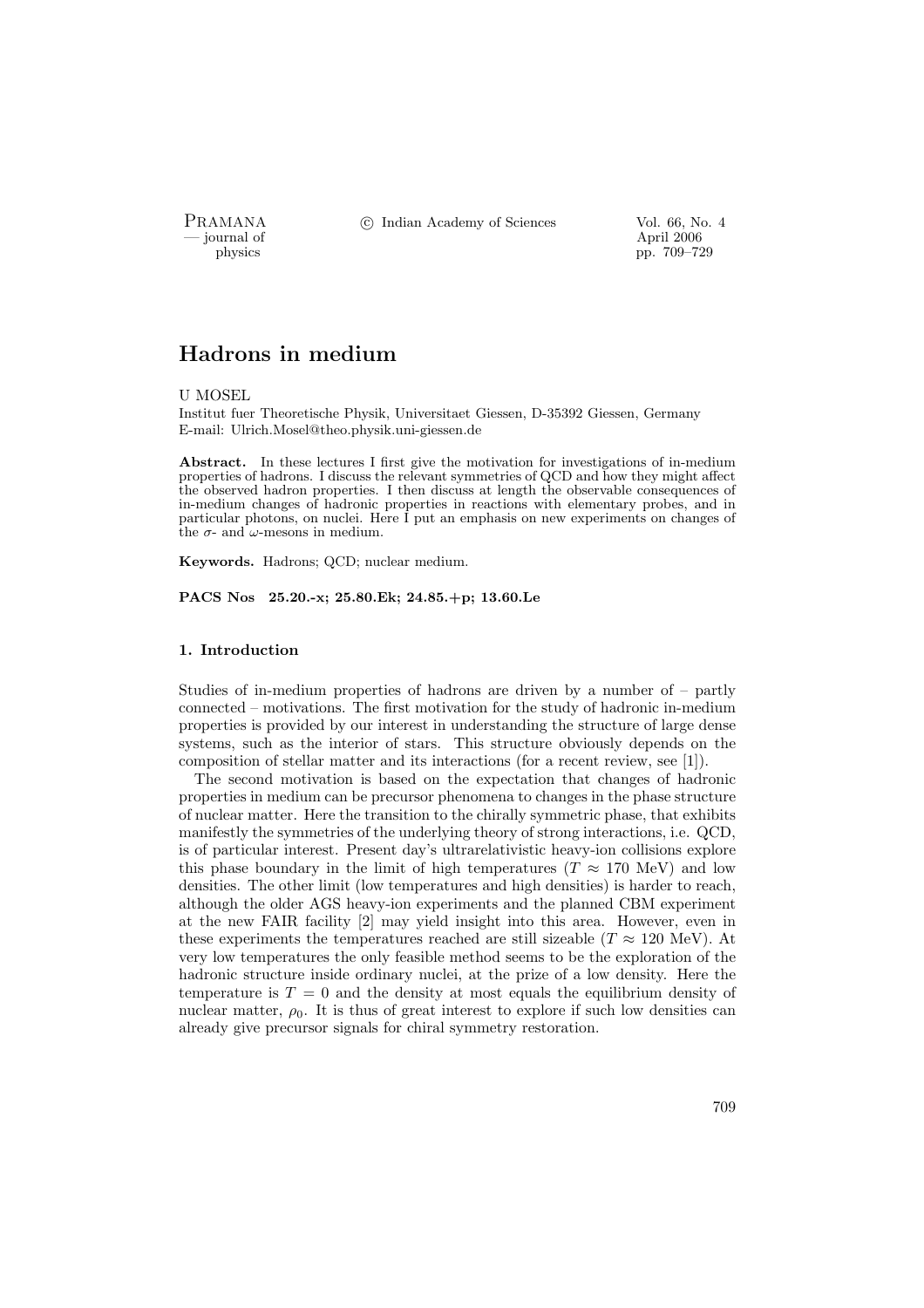That hadrons can indeed change their properties and couplings in the nuclear medium has been well-known to nuclear physicists since the days of the delta-hole model that dealt with the changes of the properties of the pion and delta-resonance inside nuclei  $[3]$ . Due to the predominant *p*-wave interaction of pions with nucleons one observes here a lowering of the pion branch with increasing pion momentum and nucleon density. This effect can be seen in optical model analyses of pion scattering on nuclei, but the absorptive part of the  $\pi$ -nucleus interaction limits the sensitivity to small densities. More recently, experiments at the FSR at GSI have also shown that the mass of a pion at rest in the nuclear medium differs from its value in vacuum [4]. This is interesting since there are also recent experiments [5] that look for in-medium changes of the  $\sigma$ -meson, the chiral partner of the pion. Any comparison of scalar and pseudoscalar strength could thus give information about the degree of chiral symmetry restoration in nuclear matter.

In addition, experiments for charged kaon production at GSI [6] have given some evidence for the theoretically predicted lowering of the K<sup>−</sup> mass in medium and the (weaker) rising of the  $K^+$  mass. State-of-the-art calculations of the in-medium properties of kaons have shown that the usual quasi-particle approximation for these particles is no longer justified inside nuclear matter where they acquire a broad spectral function [7,8].

At higher energies, at the CERN SPS and most recently at the Brookhaven RHIC, in-medium changes of vector mesons have found increased interest. This was due to two main reasons. First, these mesons are the first excitations of the QCD vacuum that are not protected by chiral symmetry, as the pions as Goldstone bosons are, and should therefore be more directly related to the chiral condensates. This expectation was triggered by the original work of Hatsuda and Lee [9] that, based on QCD sum rules, predicted a significant lowering of the vector meson masses with increasing density, the effect being as large as 30% already at nuclear matter equilibrium density. As discussed in [10,11] this original prediction strongly depended on simplifying assumptions for the spectral function of the particles involved. When more realistic spectral shapes are used, the QCD sum rule gives only certain restrictions on mass and width of the particles involved, but does not fix the latter; hadronic models are needed for that. In particular, for the  $\rho$ -meson it turned out that the broadening is more dominant than a mass-shift [12].

The second reason for the interest in vector meson production stems from the fact that these mesons couple strongly to the photon so that electromagnetic signals can yield information about properties of hadrons deeply embedded in the nuclear matter. Indeed, the CERES experiment [13] has found a considerable excess of dileptons in an invariant mass range from  $\approx 300$  MeV to  $\approx 700$  MeV as compared to the expectations based on the assumption of freely radiating mesons.

This result has found an explanation in terms of a shift of the  $\rho$ -meson spectral function down to lower masses, as expected from theory (see, e.g.,  $[12.14-16]$ ). However, the actual reason for the observed dilepton excess is far from clear. Both models that just shift the pole mass of the vector meson as well as those that also modify the spectral shape have successfully explained the data [17–19]; in addition, even a calculation that just used the free radiation rates with their – often quite large – experimental uncertainties was compatible with the observations [20]. There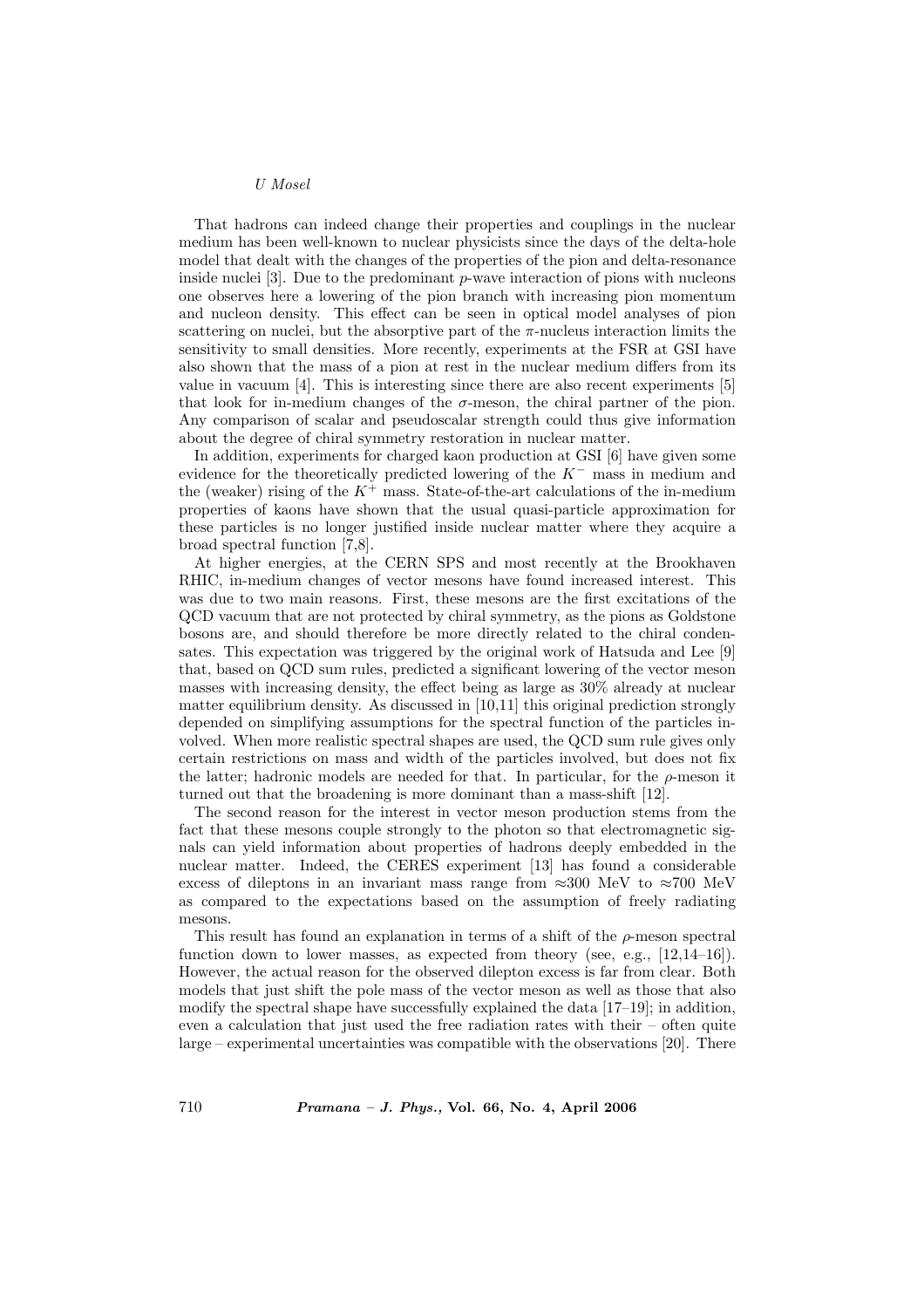are also calculations that attribute the observed effect to radiation from a quark– gluon plasma [21].

The more recent experimental results on a change of the  $\rho$ -meson properties in-medium obtained in an ultrarelativistic  $Au + Au$  collision by the STAR Collaboration at RHIC [22] show a downward shift of the  $\rho$ -meson pole mass by about 70 MeV. Since the  $p + p$  data obtained in the same experiment also show a similar, though slightly less pronounced  $(-40 \text{ MeV})$ , shift of the  $\rho$ -meson mass, phase-space distortions of the  $\rho$ -meson spectral shape may be at least partly responsible for the observed mass-shift. In the heavy-ion experiment then a number of additional effects, mainly by dynamical interactions with surrounding matter, may contribute, but are hard to separate from the more mundane phase-space effects [23].

For both experiments quite different model calculations tend to explain the data, though often with some model assumptions. Their theoretical input is sufficiently different as to make the inverse conclusion that the data prove one or another of the proposed explanations impossible. In particular, if one is after some 'exotic' effect like a signal for the QGP, one has to make sure that one understands the 'classical' contributions to the observed signals very well.

I have therefore proposed to look for the theoretically predicted changes of vector meson properties inside the nuclear medium in reactions on normal nuclei with more microscopic probes [24,25]. Of course, the nuclear density felt by the vector mesons in such experiments lies much below the equilibrium density of nuclear matter,  $\rho_0$ , so that naively any density-dependent effects are expected to be much smaller than in heavy-ion reactions.

On the other hand, there is a big advantage to these experiments: they proceed with the spectator matter being close to its equilibrium state. This is essential because all theoretical predictions of in-medium properties of hadrons are based on an equilibrium model in which the hadron (vector meson) under investigation is embedded in cold nuclear matter in equilibrium and with infinite extension. However, a relativistic heavy-ion reaction proceeds  $-$  at least initially  $-$  far from equilibrium. Even if equilibrium is reached in a heavy-ion collision this state changes by cooling through expansion and particle emission and any observed signal is built up by integrating over the emissions from all these different stages of the reaction.

Calculations of in-medium properties of hadrons thus necessarily rely on a number of simplifying assumptions, foremost being that of an infinite medium at rest in which the hadron under study is embedded. The properties so calculated are then, in a second step, being locally inserted into a time-dependent event simulation. In actual experiments these hadrons are observed through their decay products and these have to travel through the surrounding nuclear matter to the detectors. Except for the case of electromagnetic signals (photons, dileptons) this is connected with often sizeable final state interactions (FSI) that have to be treated as realistic as possible. For a long time, the Glauber approximation which allows only for absorptive processes along a straight-line path has been the method of choice in theories of photonuclear reactions on nuclei. This may be sufficient if one is only interested in total yields of strongly absorbed particles. However, it is clearly insufficient when one aims at, for example, reconstructing the spectral function of a hadron inside the matter through its decay products. Rescattering and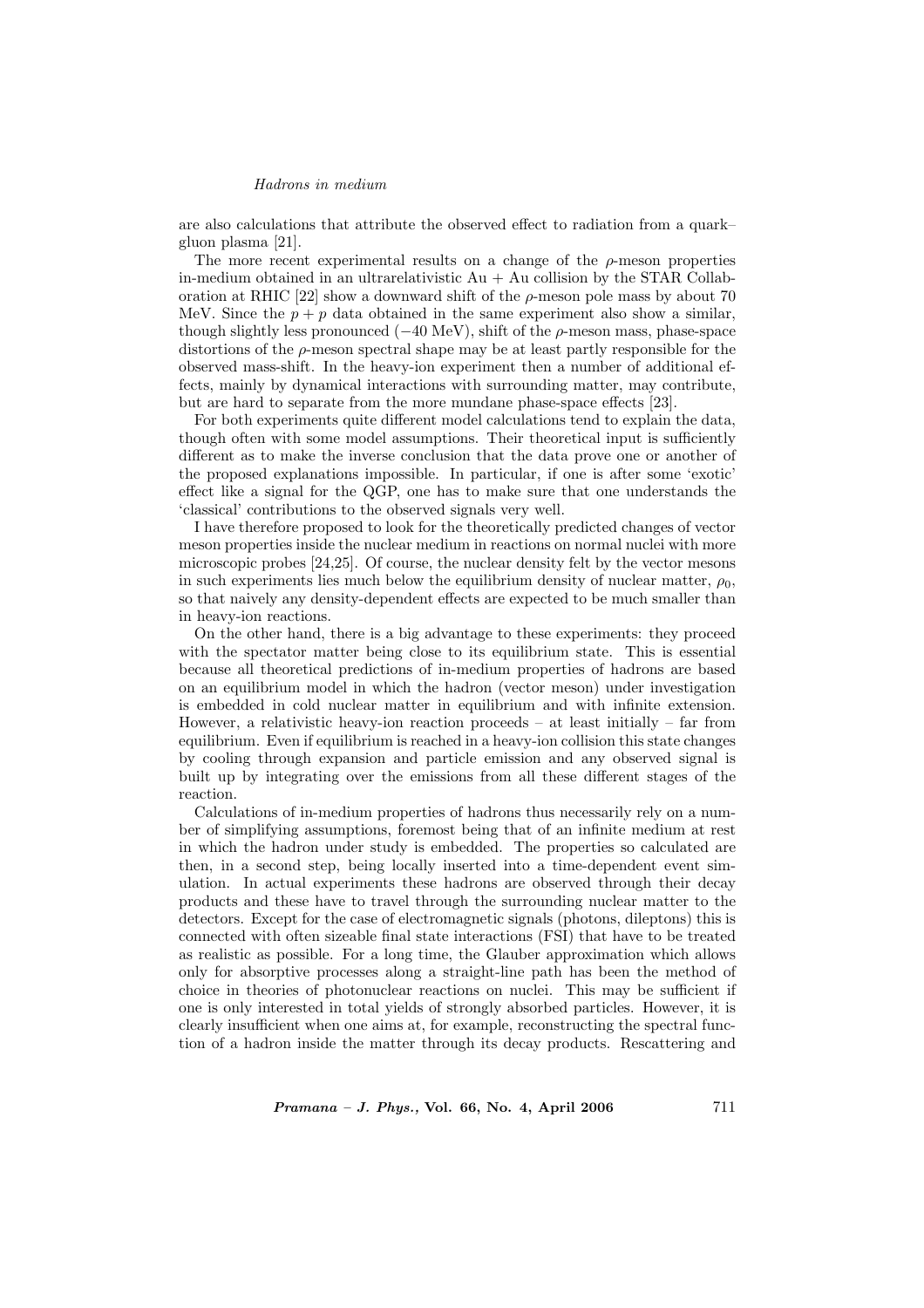sidefeeding through coupled channel effects can affect the final result so that a realistic description of such effects is absolutely mandatory [26].

In this lecture note I first outline the fundamentals of chiral symmetry, its expected density dependence and its connection with actual observables. I then summarize results that we have obtained in studies of observable consequences of inmedium changes of hadronic spectral functions in reactions of elementary probes with nuclei. I demonstrate that the expected in-medium sensitivity in such reactions is as high as that in relativistic heavy-ion collisions and that in particular photonuclear reactions present an independent, cleaner testing ground for assumptions made in analyzing heavy-ion reactions.

# 2. Theory

#### 2.1 Chiral symmetry

A large part of the current interest in in-medium properties of hadrons comes from the hope to learn something about quarks in nuclei. More specifically, one hopes to see precursors of a restoration of the original symmetries of the theory of strong interactions, i.e. QCD, which are spontaneously broken in our world. In this section of the lecture, I briefly summarize the  $-$  for the present discussion  $-$  most relevant features of QCD. The material here draws heavily on my book [27] where many more details can be found.

The QCD Lagrangian

$$
\mathcal{L}_{\text{QCD}} = -\frac{1}{4} G_{\mu\nu}^c G^{c\mu\nu} + \sum_f \left[ \bar{q}_f (i\gamma^\mu D_\mu - m_f) q_f \right] \tag{1}
$$

describes all the strong interactions of color-triplets  $q$  representing the quarks. Here the sum over c runs over the eight members of the color octet and  $D_{\mu}$  is given by

$$
D_{\mu} = \partial_{\mu} + \mathrm{i}g \frac{\lambda^c}{2} G_{\mu}^c. \tag{2}
$$

The  $G_{\mu}^{c}$  represents the eight vector fields describing the gauge bosons of the theory, called 'gluons', because they transmit the binding forces and  $G_{\mu\nu}$  in (1) denotes the corresponding field tensor. g is a dimensionless coupling constant (for further details, see Chap. 15 in [27]).

If one assumes that the masses of the up- and down-quarks are nearly the same, then QCD possesses a global  $SU(2)_V$  symmetry under the transformation

$$
q_c(x) \to q'_c(x) = \sum_{f=1}^3 e^{-i\varepsilon^f (\lambda^f/2)} q_c(x)
$$
 (3)

which acts onto the flavor degrees of freedom of the quark spinor given by

$$
q_c(x) = \begin{pmatrix} u_c(x) \\ d_c(x) \\ s_c(x) \end{pmatrix},
$$
\n(4)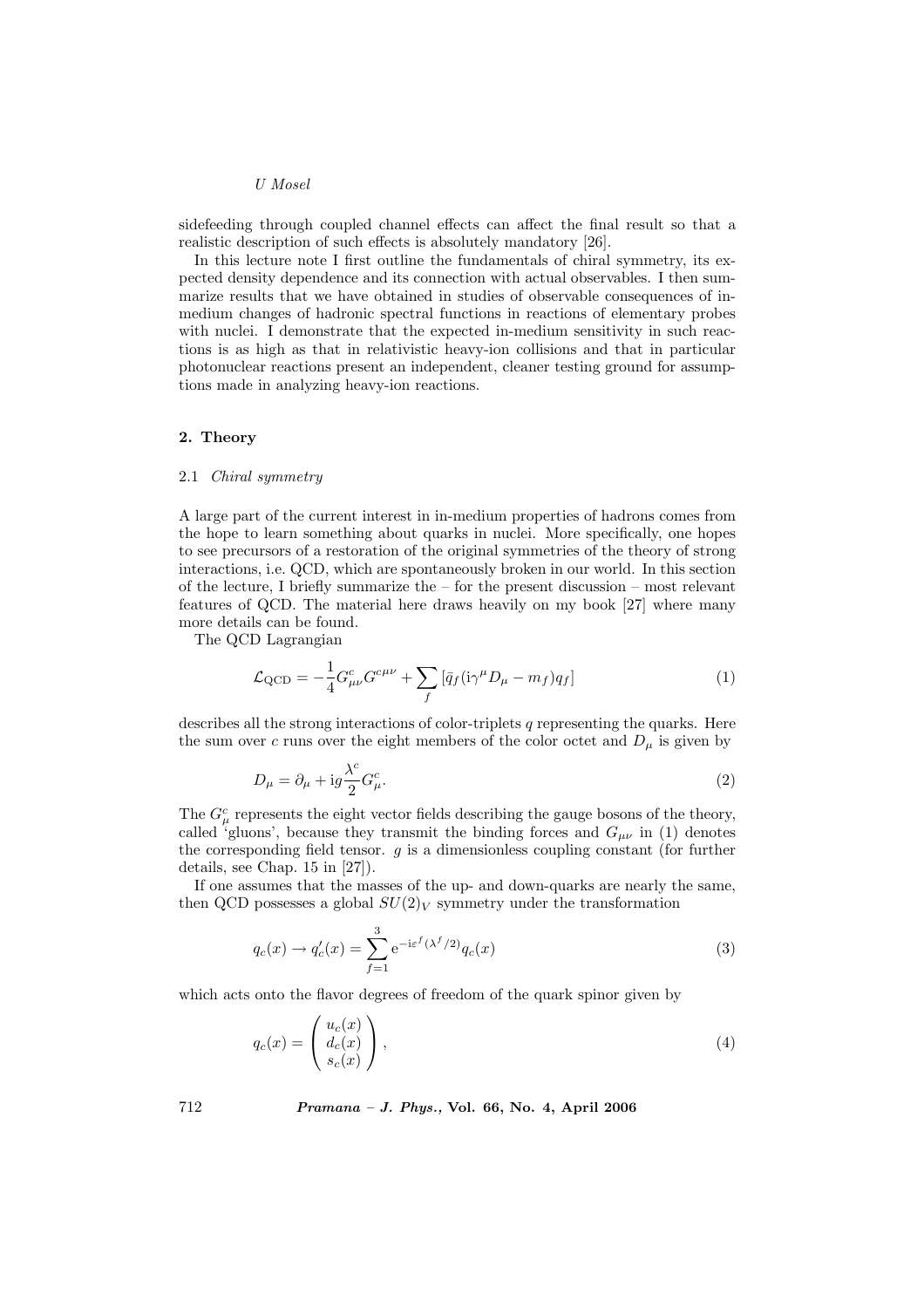where  $u_c$ ,  $d_c$  and  $s_c$  represent the up, down and strange quark, respectively, with a color index c. The sum over the flavor index  $f$  in eq. (3) runs only from 1 to 3, i.e. over the generators  $\lambda^f$  of the  $SU(2)$  subgroup of the full flavor- $SU(3)$ . As a consequence of the invariance of  $\mathcal{L}_{\text{QCD}}$  under the transformation (3), the flavor vector current

$$
V_{\mu}^{f}(x) = \bar{q}_{c} \gamma_{\mu} \frac{\lambda^{f}}{2} q_{c} \quad (f = 1, 2, 3)
$$
\n(5)

is conserved on the quark level. The observed isospin symmetry of strong interactions and the corresponding vector current conservation (CVC) can thus be understood as a consequence of a symmetry of quark–quark interactions.

If, in addition,  $m_u = m_d = 0$ , then there is also a symmetry of the QCD Lagrangian under

$$
q_c(x) \to q'_c(x) = \sum_{f=1}^3 e^{-i\gamma_5 \varepsilon^f(\lambda^f/2)} q_c(x), \tag{6}
$$

so that the axial vector current

$$
A^f_\mu = \bar{q}_c \gamma_\mu \gamma_5 \frac{\lambda^f}{2} q_c \quad (f = 1, 2, 3)
$$
\n<sup>(7)</sup>

is also conserved. In these considerations one uses the fact that the gluon fields  $G^c_\mu$ are pure color fields and are thus not affected by the flavor generators  $\lambda^f$  or by the Dirac algebra, e.g. by  $\gamma_5$ .

It is clear that the chiral symmetry cannot be a manifest one on the hadronic level, since the hadrons are all massive. However, the Goldstone mechanism of spontaneous symmetry breaking can reconcile the non-zero masses of the hadrons with the observed (partial) conservation of the axial current. The axial  $SU(2)$ symmetry is then assumed to be realized in the Goldstone mode in which the Lagrangian, but not the state of the system, possesses the axial  $SU(2)$  symmetry. Therefore, it is obvious that in the real world also the chiral symmetry must be spontaneously broken. An order parameter for this symmetry breaking is given by the so-called chiral condensate

$$
\langle |\bar{q}q| \rangle \neq 0,\tag{8}
$$

where the expectation value is taken in the vacuum state. The chiral condensate and thus the ground state can be chirally symmetric only if this condensate is zero as one can show by applying the transformation (6) (see also discussion below).

A very simple estimate shows that the chiral condensate in the nuclear medium is in lowest order in density given by [16]

$$
\langle \bar{q}q \rangle_{\text{med}}(\rho, T) \approx \left(1 - \sum_{h} \frac{\Sigma_{h} \rho_{h}^{s}(\rho, T)}{f_{\pi}^{2} m_{\pi}^{2}}\right) \langle \bar{q}q \rangle_{\text{vac}}.\tag{9}
$$

Here  $\rho_s$  is the *scalar* density of the hadron h in the nuclear system and  $\Sigma_h$  the so-called sigma-commutator that contains information on the chiral properties of

Pramana – J. Phys., Vol. 66, No. 4, April 2006 713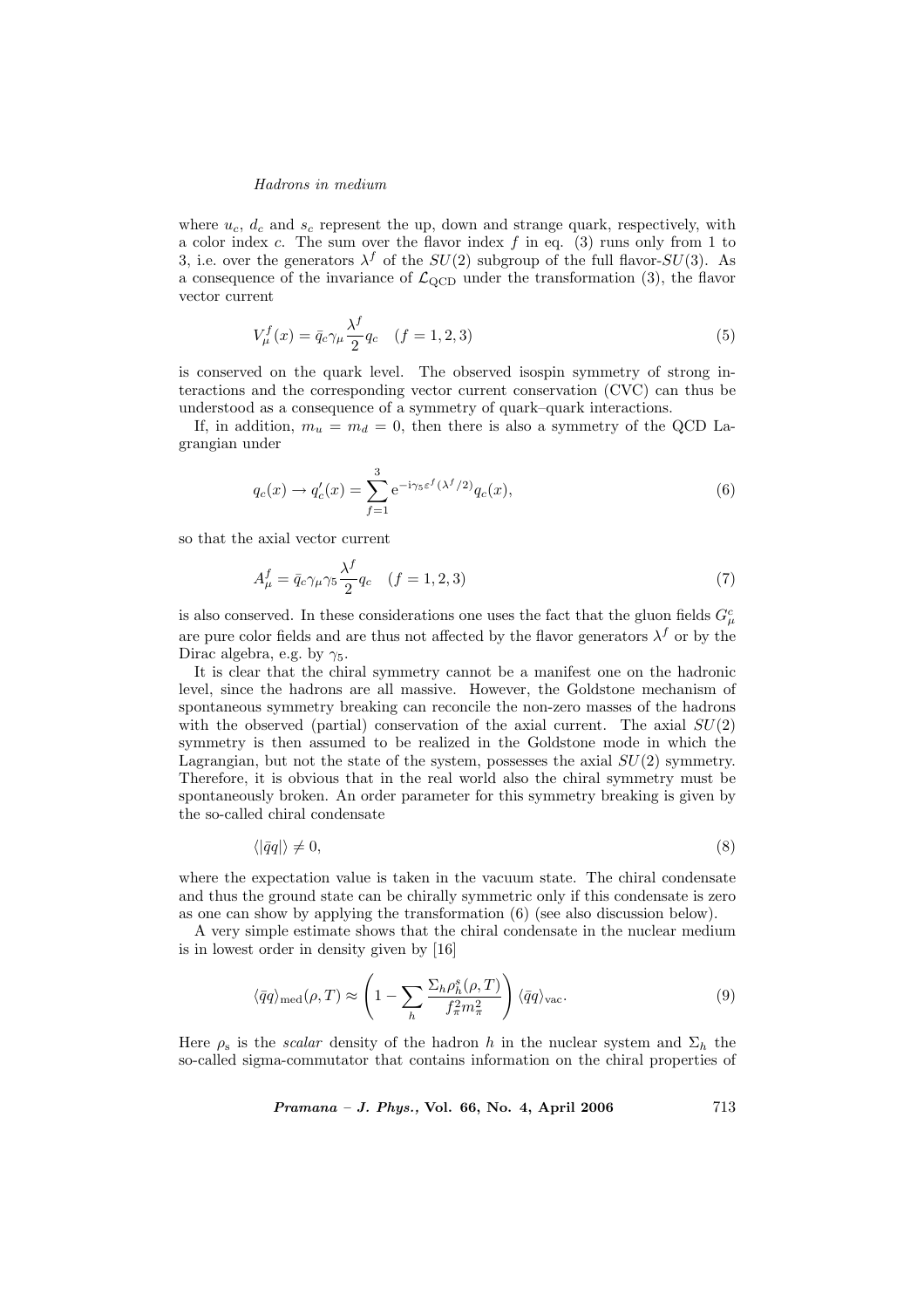h. The sum runs over all hadronic states. While (9) is nearly exact, its actual value is limited because neither the sigma-commutators of the higher lying hadrons nor their scalar densities are known. However, at very low temperatures close to the ground state these are accessible for the nucleon. Here  $\rho_s \approx \rho_v(m/E)$  so that the condensate drops linearly with the nuclear (vector) density. Inserting numerical values for the physical constants in (9) gives

$$
\langle \bar{q}q \rangle_{\text{med}}(\rho, 0) \approx \left(1 - 0.3 \frac{\rho}{\rho_0}\right) \langle \bar{q}q \rangle_{\text{vac}}.
$$
\n(10)

This drop of the chiral condensate with density can be understood in physical terms: with increasing density the hadrons with their chirally symmetric phase in their interior fill in more and more space in the vacuum with its spontaneously broken chiral symmetry. Note that this is a pure volume effect; it is there already for a free, non-interacting hadron gas. One can obtain a very simple estimate for this effect by assuming that inside the baryons the chirally symmetric phase prevails, as it does in bag models, (for a review of such models see [27]). Assuming a baryon radius of  $\approx 0.8$  fm one obtains  $V_N \approx 2.1 \text{ fm}^3$ . This number has to be compared with the specific volume of one baryon at normal nuclear matter density  $(\rho_0 = 0.15 \,\text{fm}^{-3})$ :  $v = 0.15^{-1} \,\text{fm}^3 \approx 6.7 \,\text{fm}^3$ . This shows that at about  $v/V_N \approx 3$ times nuclear equilibrium density the baryons significantly overlap so that their chirally restored phase fills all space.

Often, the so-called Nambu–Jona–Lasinio (NJL) model has also been used to determine the drop of the chiral condensate with density (and temperature) and to establish a link between the chiral condensate and physical masses. In this model, the QCD Lagrangian is replaced by a Lagrangian that exhibits the chiral symmetry of QCD manifestly and in which the gluon fields are assumed to be integrated out. The interactions mediated by them are modeled by a point-interaction of the quarks. The NJL model in the two-flavor version is given by

$$
\mathcal{L} = \mathrm{i}\bar{q}\gamma_{\mu}\partial^{\mu}q + G[(\bar{q}q)^{2} + (\bar{q}\mathrm{i}\gamma_{5}\vec{\tau}q)^{2}].\tag{11}
$$

While the authors originally formulated this model in terms of nucleon fields (quarks were not known then) we have given here the Lagrangian in terms of quark fields q. The Lagrangian (11) represents a system of massless fermions interacting through a contact interaction (the term in square brackets). The constant  $G$  is a coupling constant with the dimension of  $(mass)^{-2}$ ; it is assumed to be positive so that the self-interaction of the quark fields is attractive. Since the interaction is local it corresponds to a  $\delta$ -function two-body potential between the quarks in a nonrelativistic language.

In Hartree–Fock mean field theory the single particle Hamiltonian can be obtained by a variation of the vacuum energy corresponding to the NJL Lagrangian with respect to  $\bar{q}$ . The ensuing single-particle Hamiltonian exhibits a mass term

$$
Mq = \frac{\delta \langle \mathcal{H} \rangle}{\delta \bar{q}} = -2G \langle \bar{q}q \rangle q. \tag{12}
$$

The mass can be evaluated in a vacuum of free states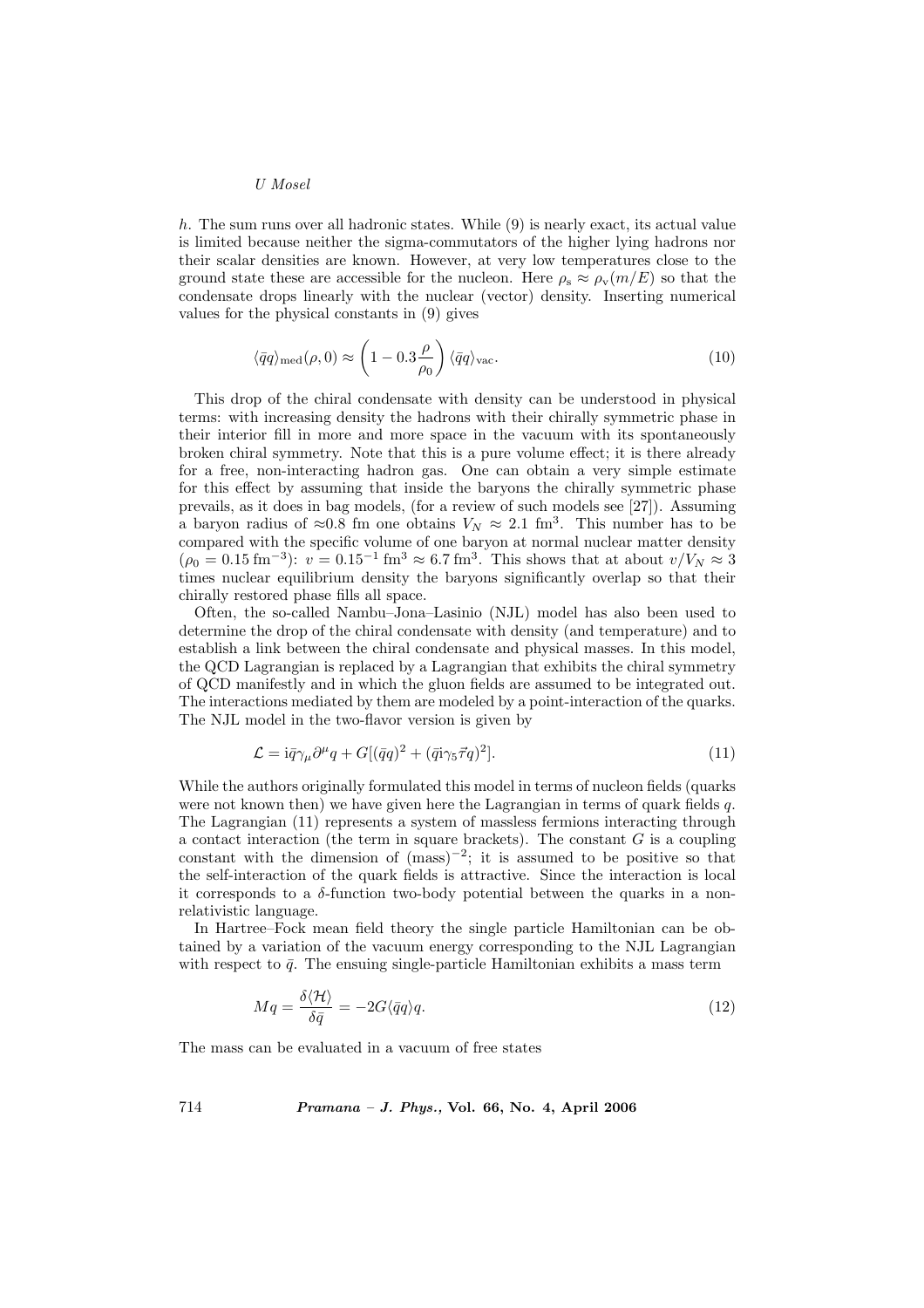

Figure 1. Scaled quark mass  $m = M/\Lambda$  in the NJL model as a function of the scaled coupling constant  $g = \Lambda^2 / \pi^2 G$  for vanishing Fermi momentum (from [27]).

$$
M = -2G\langle 0|\bar{q}q|0\rangle = 2G\frac{1}{V}\sum_{ps}\frac{M}{\sqrt{\vec{p}^2 + M^2}}.\tag{13}
$$

The sum over states in the Dirac sea diverges; it thus has to be regularized by introducing an appropriate cut-off  $\Lambda$  for the sum over momenta. Going over to an integral representation gives

$$
M = 4G \int_{|\vec{p}| < \Lambda} \frac{M}{\sqrt{\vec{p}^2 + M^2}} \frac{d^3 p}{(2\pi)^3}.
$$
 (14)

It is obvious that (14) has  $M = 0$  as a solution, corresponding to a chirally symmetric vacuum (ground-) state. However, for large enough couplings also a solution with  $M > 0$  is possible. In this case the vacuum state no longer exhibits the chiral symmetry of the underlying theory, QCD; the symmetry is spontaneously broken. The value of the 'chiral condensate' (12)

$$
\langle \bar{q}q \rangle = -\frac{1}{V} \sum_{ps} \frac{M}{\sqrt{\vec{p}^2 + M^2}} \tag{15}
$$

gives a measure for the amount of chiral symmetry breaking: it is zero if chiral symmetry is present in the vacuum and non-zero otherwise. Equation (14) has exactly the same structure as the gap equation in the BCS theory of superconductivity, used, for example, to obtain the pairing gap as a function of the pairing interaction strength. The mass M plays here the role of the pairing gap  $\Delta$ . The dependence of mass on coupling constant is shown in figure 1.

It is a well-known property of the gap equation that the gap decreases – and ultimately disappears – due to the blocking effect when states above the Fermi level become occupied, either through a thermal excitation of the system or through the

Pramana – J. Phys., Vol. 66, No. 4, April 2006 715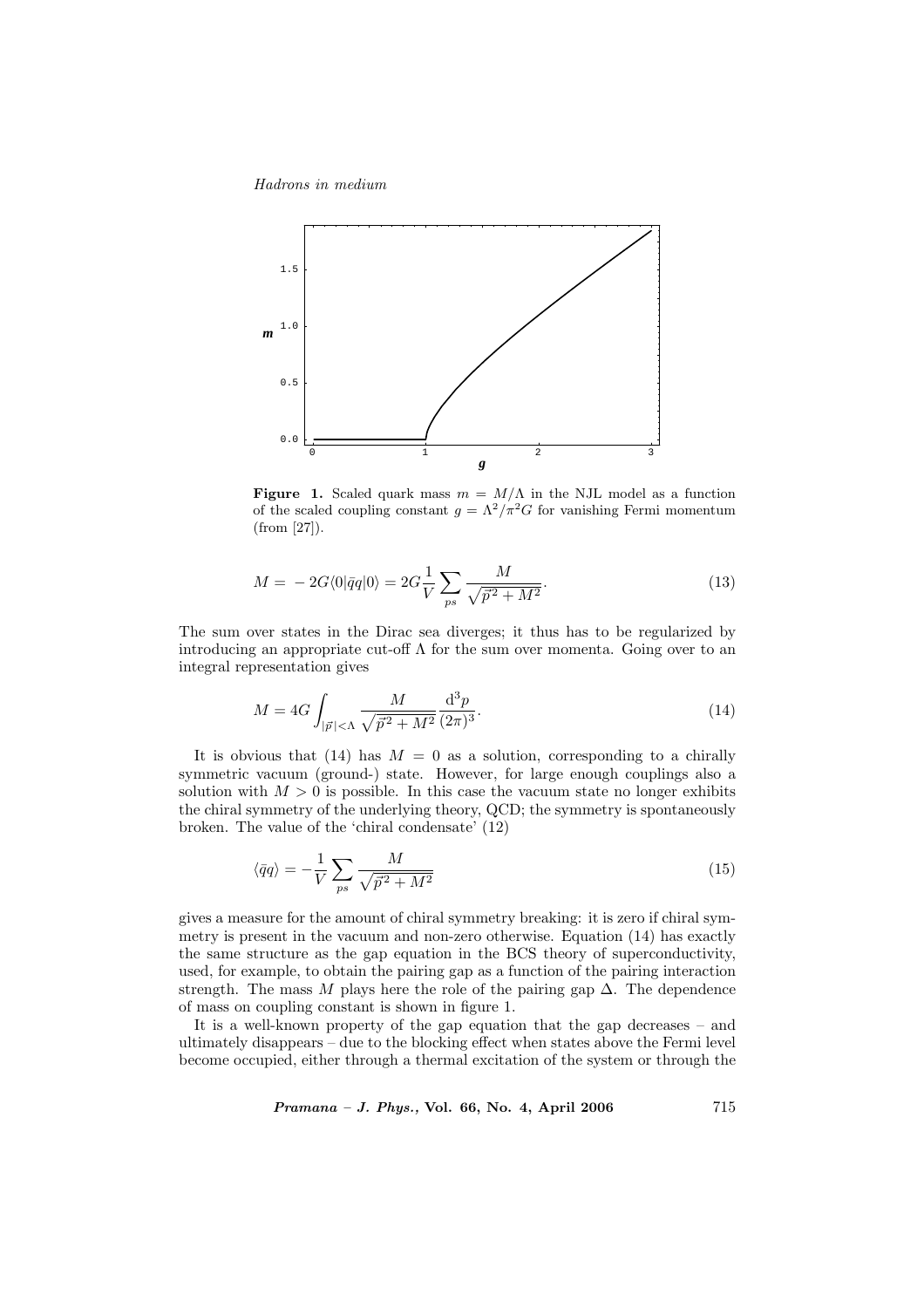presence of odd nucleons. Exactly the same phenomenon appears here: if positive energy quark states also are occupied, either through a temperature in the system or through a non-vanishing baryon density, the integral on the RHS of (14) extends over these states as well; because of the properties of the positive-energy spinors these states appear with an opposite sign and give a contribution to the mass

$$
\Delta M = -4G \int_{|\vec{p}| < p_{\rm F}} \frac{M}{\sqrt{\vec{p}^2 + M^2}} \frac{\mathrm{d}^3 p}{(2\pi)^3} . \tag{16}
$$

In order to compensate for this negative contribution, with  $G$  fixed, the masses then have to become smaller until they have to vanish altogether, when the occupation of the positive energy states is increased more and more. Thus, with increasing density the quarks become massless again and chiral symmetry is restored. The same effect takes place when the temperature of the system is increased. In that case states above the Fermi momentum are partially occupied and this blocking leads to a decrease of the mass, just as in BCS theory.

## 2.2 *OCD* sum rules and hadronic models

In the NJL model the dropping of the chiral condensate with density and/or temperature directly causes a drop of the mass because both are linearly proportional. This is no longer the case in complex hadronic systems. How the drop of the scalar condensate there translates into observable hadron masses is not uniquely prescribed. The only rigorous connection is given by the QCD sum rules that relates an integral over the hadronic spectral function to a sum over combination of quark and gluon condensates with powers of  $1/Q^2$ . The starting point for this connection is the electromagnetic current–current correlator

$$
\Pi_{\mu\nu}(q) = i \int d^4x \, e^{iqx} \langle T j_\mu(x) j_\nu(0) \rangle \,, \tag{17}
$$

where the current is expressed in terms of quark-field operators. This correlator can be decomposed [10] as

$$
\Pi_{\mu\nu}(q) = q_{\mu}q_{\nu}R(q^2) - g_{\mu\nu}\Pi^{\text{isotr}}(q^2).
$$
\n(18)

The QCD sum rule then reads

$$
R^{\rm OPE}(Q^2) = \frac{\tilde{c}_1}{Q^2} + \tilde{c}_2 - \frac{Q^2}{\pi} \int_0^\infty ds \, \frac{\text{Im}R^{\rm HAD}(s)}{(s+Q^2)s} \tag{19}
$$

with  $Q^2 := -q^2 \gg 0$  and some subtraction constants  $\tilde{c}_i$ . Here  $R^{\text{OPE}}$  represents a Wilson's operator expansion (OPE) of the current–current correlator in terms of quark and gluon degrees of freedom in the space-like region. On the other hand,  $R^{\text{HAD}}(s)$  in (19) is the same object for time-like momenta, represented by a parametrization in terms of hadronic variables. Experimentally, it can be determined by hadron production in  $e^+e^-$  reactions [28]. It is usually written in a form that exhibits the asymptotic, high momentum behavior of QCD in a manifest form: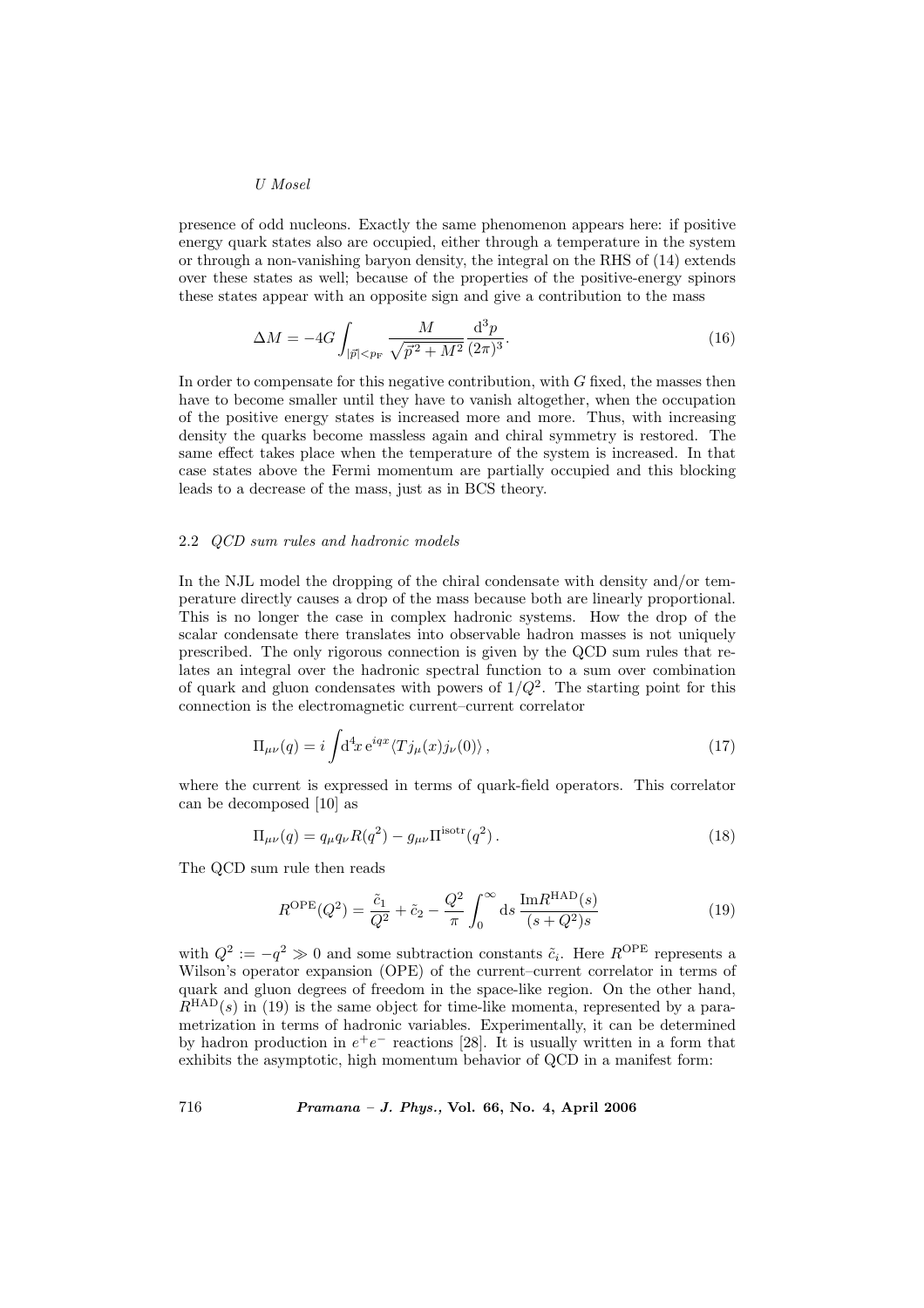$$
\mathrm{Im}R^{\mathrm{HAD}}(s) = \Theta(s_0 - s) \,\mathrm{Im}R^{\mathrm{RES}}(s) + \Theta(s - s_0) \,\frac{1}{8\pi} \left( 1 + \frac{\alpha_s}{\pi} \right),\tag{20}
$$

where  $s_0$  denotes the threshold between the low-energy region described by a spectral function for the lowest lying resonance,  $\text{Im}R^{\text{RES}}$ , and the high-energy region described by a continuum calculated from perturbative QCD. The second term on the RHS of (20) represents the QCD perturbative result that survives when  $s \to \infty$ .

The dispersion integral in (19) connects time- and space-like momenta. Equation (19) also connects the hadronic (RHS) with the quark (LHS) world. It allows – after the technical step of a Borel transformation – to determine parameters in a hadronic parametrization of  $R^{HAD}(s)$  by comparing the LHS of this equation with its RHS.

The operator product expansion of  $R^{OPE}$  on the LHS involves a separation of momentum scales between the hard scale  $Q<sup>2</sup>$  and the soft, non-perturbative quark and gluon condensates [10,11]. Using the measured, known vacuum spectral function for  $R^{\text{HAD}}$  allows one to obtain information about the condensates appearing on the LHS of (19).

Turning this argument around, one can model the density dependence of the quark condensates on the LHS of (19) by using, for example, the density dependence obtained in the NJL model. The QCDSR then gives information on the density dependence of the hadronic spectral function  $R^{HAD}$  on the RHS of (19).

Since the spectral function appears under an integral the information obtained is, however, not very specific. However, Leupold et al [10,11] have shown that the QCDSR provides important constraints for the hadronic spectral functions in medium, but it does not fix them. Recently, Zschocke  $et \ al \ [29]$  have turned this argument around by pointing out that measuring an in-medium spectral function of the  $\omega$ -meson could help to determine the density dependence of the chiral condensate.

Thus models are needed for the hadronic interactions. The quantitatively reliable ones can at present be based only on 'classical' hadrons and their interactions. Indeed, in lowest order in the density the mass and width of an interacting hadron in nuclear matter at zero temperature and vector density  $\rho_{\rm v}$  are given by (for a meson, for example)

$$
m^{*2} = m^2 - 4\pi \Re f_{mN}(q_0, \theta = 0) \rho_v
$$
  

$$
m^* \Gamma^* = m \Gamma^0 - 4\pi \Im f_{mN}(q_0, \theta = 0) \rho_v.
$$
 (21)

Here  $f_{mN}(q_0, \theta = 0)$  is the forward scattering amplitude for a meson with energy  $q_0$  on a nucleon. The width  $\Gamma^0$  denotes the free decay width of the particle. For the imaginary part this is nothing other than the classical relation  $\Gamma^* - \Gamma^0 = v \sigma \rho_v$ for the collision width, where  $\sigma$  is the total cross-section. This can easily be seen by using the optical theorem.

Actually evaluating mass and width from (21) requires knowledge of the scattering amplitude which can only be obtained from very detailed analyses of experiments. The s-channel contributions to this scattering amplitude are determined by the properties of nucleon resonances and these are often not very well-known yet. Here, resonance physics meets in-medium physics.

Unfortunately it is not  $\alpha$  priori known up to which densities the low-density expansion  $(21)$  is useful. Post *et al*  $[12]$  have recently investigated this question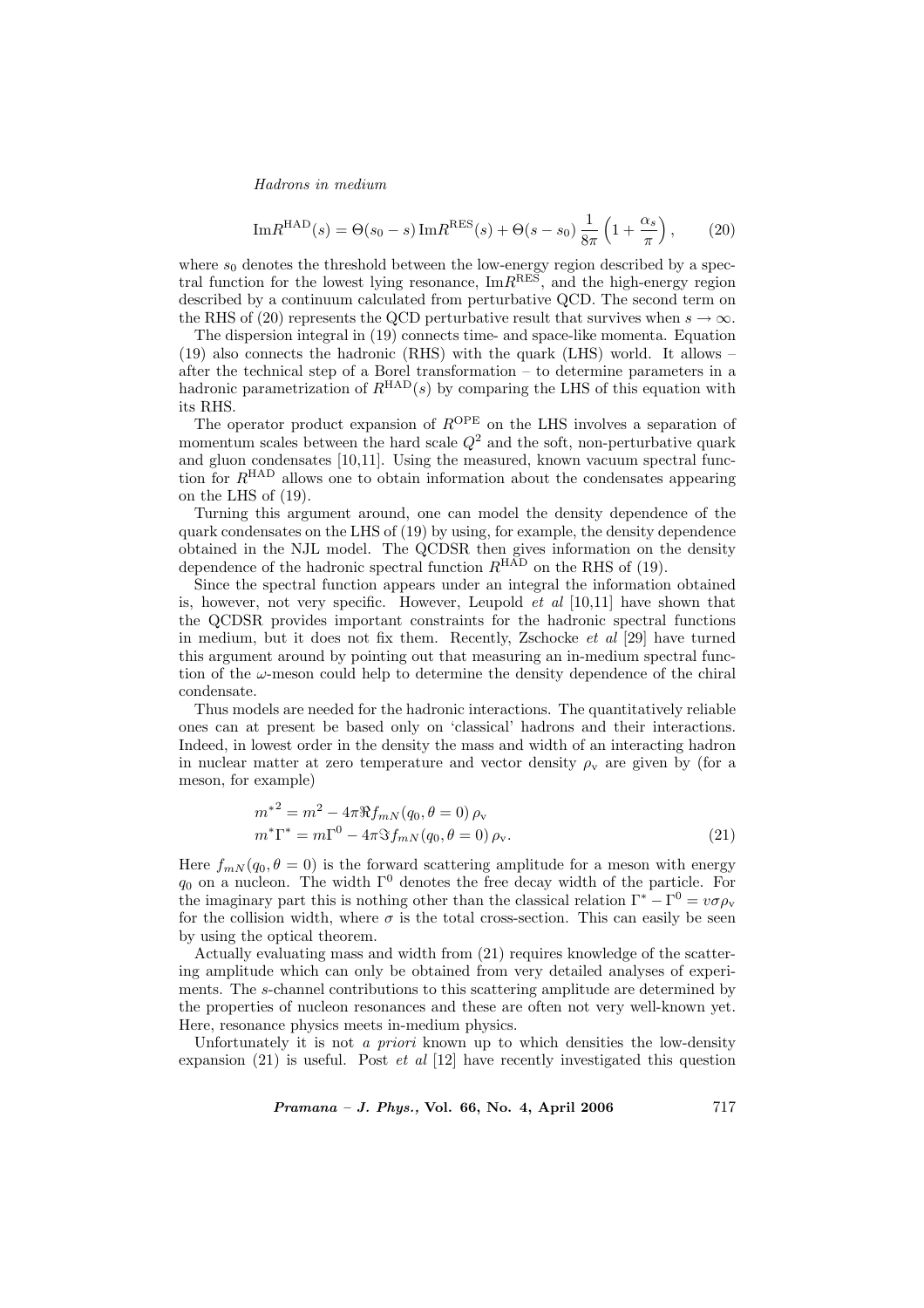in a coupled-channel calculation of self-energies. Their analysis comprises pions,  $\eta$ -mesons and  $\rho$ -mesons as well as all baryon resonances with a sizeable coupling to any of these mesons. The authors of [12] find that already for densities less than  $0.5\rho_0$  the linear scaling of the self-energies inherent in (21) is badly violated for the  $\rho$ - and the  $\pi$ -mesons, whereas it is a reasonable approximation for the  $\eta$ meson. Reasons for this deviation from linearity are Fermi motion, Pauli blocking, self-consistency and short-range correlations. For different mesons different sources of discrepancy prevail: for the  $\rho$ - and  $\eta$ -mesons the iterations act against the lowdensity theorem by inducing a strong broadening for the  $D_{13}(1520)$  and a slightly repulsive mass-shift for the  $S_{11}(1535)$  nucleon resonances to which the  $\rho$ - and the  $\eta$ -meson, respectively, couple. The investigation of in-medium properties of mesons, for example, thus involves at the same time the study of in-medium properties of nucleon resonances and is thus a coupled-channel problem.

Note that such a picture, in which the self-energies of hadrons are generated by interactions with the surrounding baryons, also encompasses the change of the chiral condensate in (9), obtained there for non-interacting hadrons. If the spectral function of a non-interacting hadron changes as a function of density, then in a classical hadronic theory, which works with fixed (free) hadron masses, this change will show up as an energy-dependent interaction and is thus contained in any empirical phenomenological cross-section.

### 2.3 Coupled channel treatment of incoherent particle production

Very high nuclear densities  $(2-8\rho_0)$  and temperatures T up to or even higher than  $\approx$ 170 MeV can be reached with present day's accelerators in heavy-ion collisions. Thus, any density-dependent effect gets magnified in such collisions. However, the observed signal always represents a time integral over quite different stages of the collision – non-equilibrium and equilibrium, the latter at various densities and temperatures. The observables thus have to be modelled in a dynamic theory. In contrast, the theoretical input is always calculated under the simplifying assumption of a hadron in stationary nuclear matter in equilibrium and at fixed density. The results of such calculations are then used in dynamical simulations of various degrees of sophistication most of which invoke a quasi-stationary approximation. In order to avoid these intrinsic difficulties we have looked for possible effects in reactions that proceed closer to equilibrium, i.e. reactions of elementary probes such as protons, pions, and photons on nuclei. The densities probed in such reactions are always  $\leq \rho_0$ , with most of the nucleons actually being at about  $0.5\rho_0$ . On the other hand, the target is stationary and the reaction proceeds much closer to (cold) equilibrium than in a relativistic heavy-ion collision. If any observable effects of inmedium changes of hadronic properties survive, even though the densities probed are always  $\leq \rho_0$ , then the study of hadronic in-medium properties in reactions with elementary probes on nuclei provides an essential baseline for in-medium effects in hot nuclear matter probed in ultra-relativistic heavy-ion collisions.

With the aim of exploring this possibility we have over the last few years undertaken a number of calculations for proton- [30], pion- [31,32] and photon- [33] induced reactions. All of them have one feature in common: they treat the final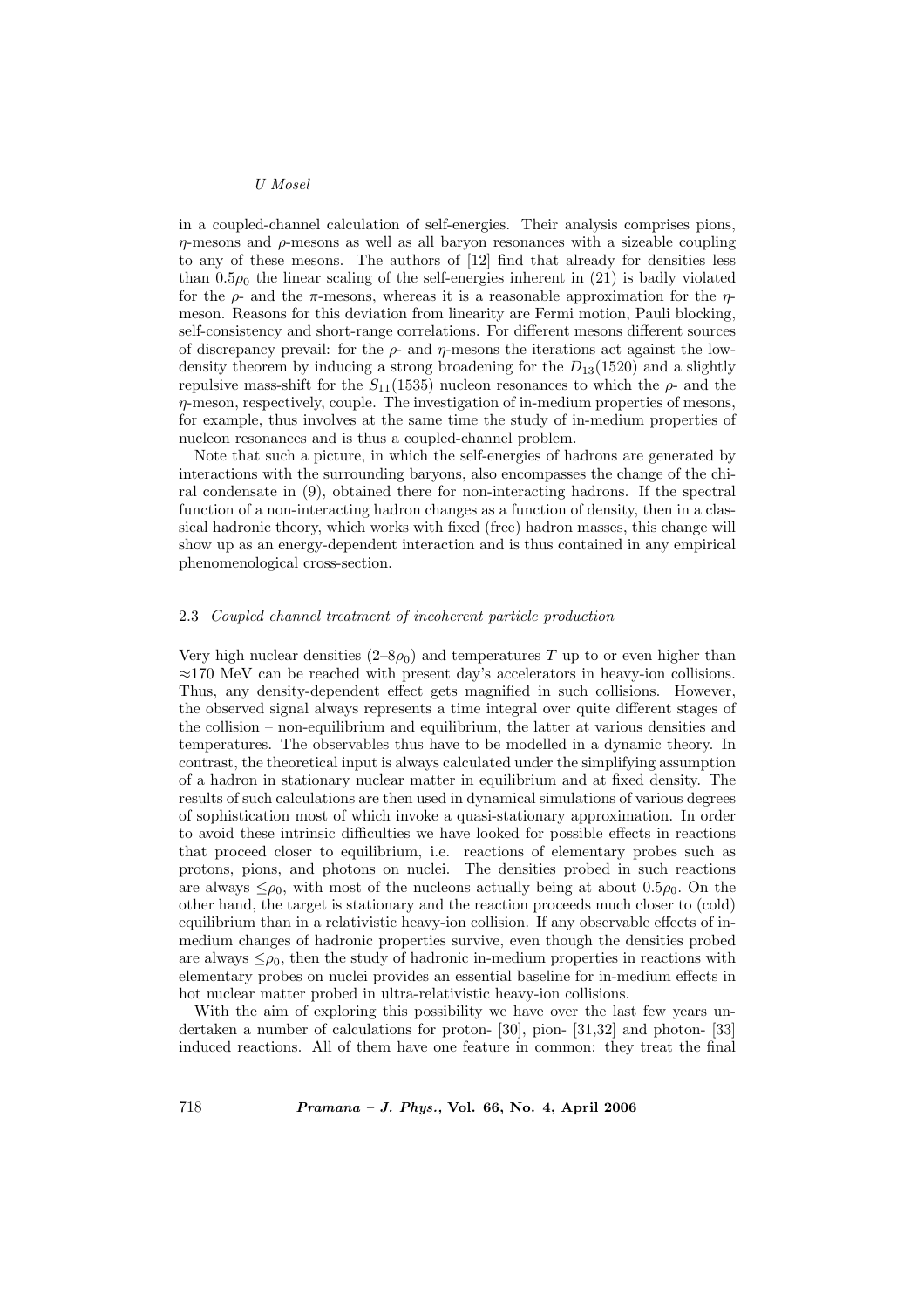state incoherently in a coupled channel transport calculation that allows for elastic and inelastic scattering of, particle production by and absorption of the produced hadrons. A new feature of these calculations is that hadrons with their correct spectral functions can actually be produced and transported consistently. This is quite an advantage over earlier treatments [34,35] in which the mesons were always produced and transported with their pole mass and their spectral function was later on folded in only for their decay. The method is summarized in the following section, and more details can be found in [33].

We separate the photonuclear reaction into three steps. First, we determine the amount of shadowing for the incoming photon; this obviously depends on its momentum transfer  $Q^2$ . Second, the primary particle is produced and third, the produced particles are propagated through the nuclear medium until they leave the nucleus.

(a) Shadowing. Photonuclear reactions show shadowing in the entrance channel, for real photons from an energy of about 1 GeV on upwards [36]. This shadowing is due to a coherent superposition of bare photon and vector meson components in the incoming photon and is handled here by means of a Glauber multiple scattering model [26]. In this way we obtain for each value of virtuality  $Q^2$  and energy  $\nu$  of the photon a spatial distribution for the probability that the incoming photon reaches a given point; for details, see [26,37,38].

(b) Initial production. The initial particle production is handled differently depending on the invariant mass  $W = \sqrt{s}$  of the excited state of the nucleon. If  $W < 2$  GeV, we invoke a nucleon resonance model that has been adjusted to nuclear data on resonance-driven particle production [33]. If  $W > 2$  GeV the particle yield is calculated with standard codes developed for high-energy nuclear reactions, i.e. FRITIOF or PYTHIA; details are given in [39]. We have made efforts to ensure a smooth transition of cross-sections in the transition from resonance physics to DIS.

(c) Final state interactions. The final state is described by a semiclassical coupled channel transport model that had originally been developed for the description of heavy-ion collisions and has since then been applied to various elementary reactions on nuclei with protons, pions and photons in the entrance channel.

In this method the spectral phase-space distributions of all particles involved are propagated in time, from the initial first contact of the photon with the nucleus all the way to the final hadrons leaving the nuclear volume on their way to the detector. The spectral phase-space distributions  $F_h(\vec{x}, \vec{p}, \mu, t)$  give at each moment of time and for each particle class  $h$  the probability to find a particle of that class with a (possibly off-shell) mass  $\mu$  and momentum  $\vec{p}$  at position  $\vec{x}$ . Its time-development is determined by the BUU equation

$$
\left(\frac{\partial}{\partial t} + \frac{\partial H_h}{\partial \vec{p}} \frac{\partial}{\partial \vec{r}} - \frac{\partial H_h}{\partial \vec{r}} \frac{\partial}{\partial \vec{p}}\right) F_h = G_h \mathcal{A}_h - L_h F_h.
$$
\n(22)

Here  $H_h$  gives the energy of the hadron  $h$  that is being transported; it contains the mass, the self-energy (mean field) of the particle and a term that drives an off-shell particle back to its mass shell. The terms on the LHS of (22) are the so-called *drift terms* since they describe the independent transport of each hadron class h. The terms on the RHS of  $(22)$  are the *collision terms*; they describe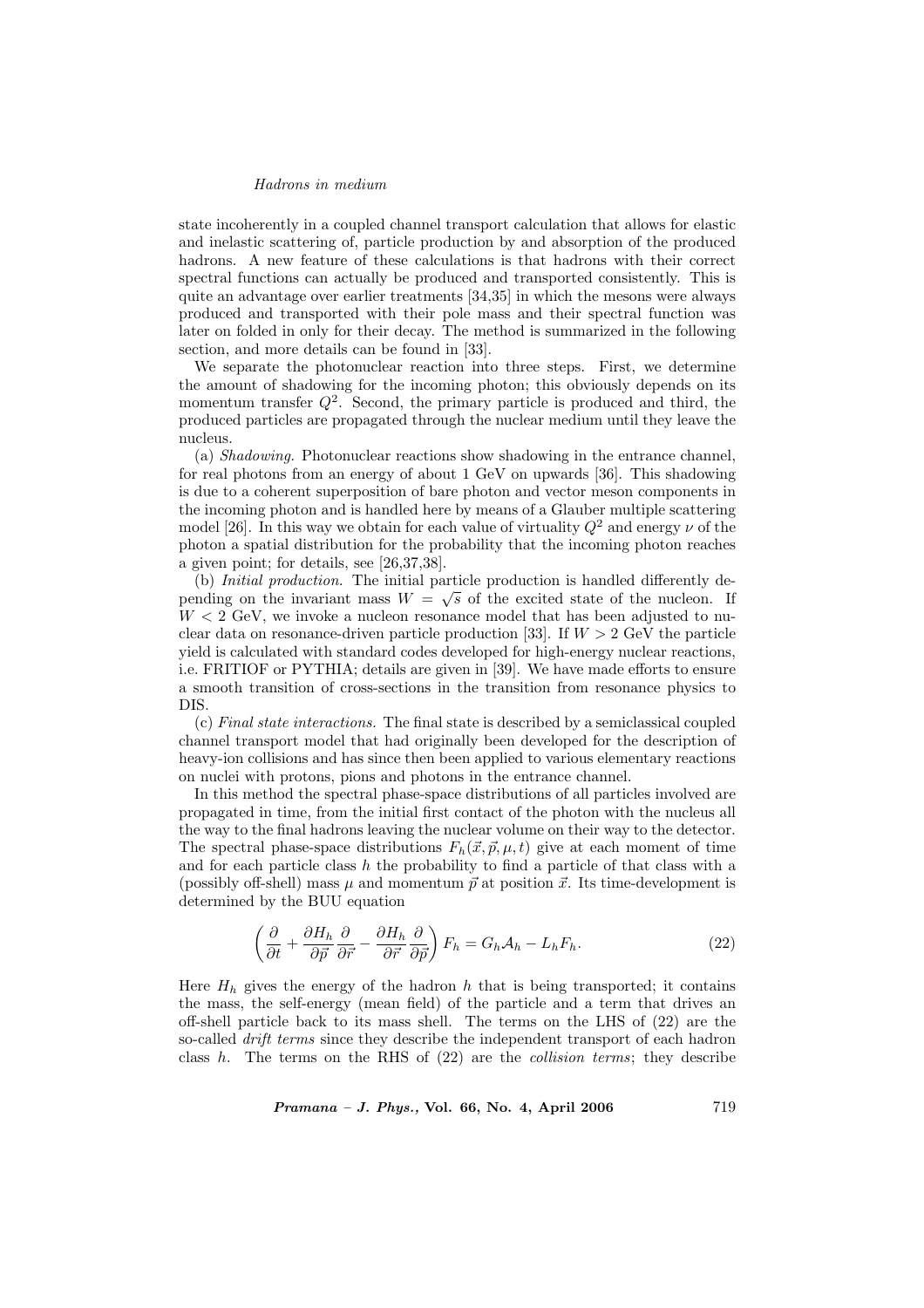both elastic and inelastic collisions between the hadrons. Here the term inelastic collisions includes those collisions that either lead to particle production or particle absorption. The former process is described by the *gain term*  $G_h \mathcal{A}_h$  on the RHS in (22), the latter (absorption) by the loss term  $L_hF_h$ . Note that the gain term is proportional to the spectral function  $A$  of the particle being produced, thus allowing for production of off-shell particles. On the contrary, the loss term is proportional to the spectral phase-space distribution itself: the more particles there are the more can be absorbed. The terms  $G_h$  and  $L_h$  on the RHS give the actual strength of the gain and loss terms, respectively. They have the form of Born-approximation collision integrals and take the Pauli principle into account. The free collision rates themselves are taken from experiment or are calculated [33].

Equation (22) contains a self-consistency problem. The collision rates embedded in G and L determine the collisional broadening of the particles involved and thus their spectral function  $\mathcal{A}$ . The widths of the particles, resonances or mesons, thus evolve in time away from their vacuum values. In addition, broad particles can be produced off their peak mass and then propagated. The extra 'potential' in H already mentioned ensures that all particles are being driven back to their mass-shell when they leave the nucleus. The actual method used is described in [33]. It is based on an analysis of the Kadanoff–Baym equation that has led to practical schemes for the propagation of off-shell particles [40,41]. The possibility to transport off-shell particles represents a major breakthrough in this field. For further details of the model, see refs [33,39] and references therein.

# 3. Particle production on nuclei – Observables

#### 3.1 η Production

We first look at the prospects of using reactions with hadronic final states and discuss the photoproduction of  $\eta$ -mesons on nuclei as a first example. These mesons are unique in that they are sensitive to the dominating resonance  $S_{11}(1535)$  so that one may hope to learn something about the properties of this resonance inside the nuclei. Experiments for this reaction were performed both by the TAPS Collaboration [42,43] and at KEK [44].

Estimates of the collisional broadening of the  $S_{11}(1535)$  resonance have given a collision width of about 35 MeV at  $\rho_0$  [45]. The more recent, and the more refined, self-consistent calculations of [12] give a very similar value for this resonance. In addition, a dispersive calculation of the real part of the self-energy for the resonance at rest gives only an insignificant shift of the resonance position. Thus any momentum dependence of the self-energy as observed in photon-nucleus data can directly be attributed to binding energy effects [46]. The results obtained in [46] indicate that the momentum dependence of the  $N^*(1535)$  potential has to be very similar to that of the nucleons.

The particular advantage of our coupled-channels approach can be seen in figure 2 which shows results both for photo- and electroproduction of  $\eta$ 's on nuclei; for the latter process, no data are available so far. The calculations give the interesting result that for photoproduction a secondary reaction channel becomes important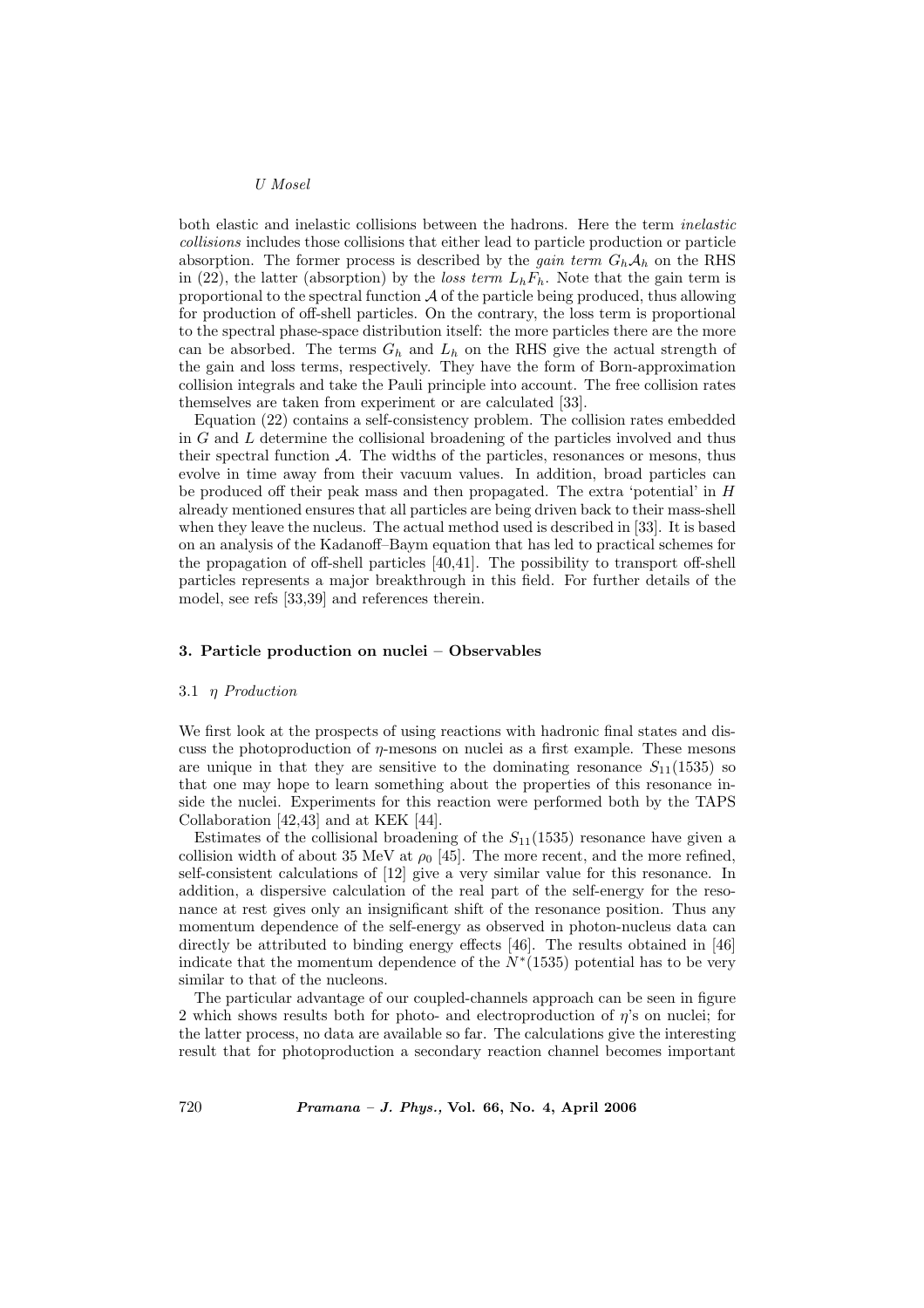

**Figure 2.** Eta-electroproduction cross-sections on  ${}^{40}$ Ca for three values of  $Q^2$  given in the figures. The uppermost curve in all three figures gives the total observed yield, the next curve from top gives the contribution of the direct  $\eta$  production channel and the lowest curve shows the contribution of the secondary process  $\pi N \to \eta N$ . For the highest value of  $Q^2 = 3.6 \text{ GeV}^2$  the primary and secondary production channels nearly coincide (from [47]).

at high energies and virtualities. In this channel first a pion is produced which travels through the nucleus and through  $\pi N \to N^*(1535) \to N\eta$  produces the  $\eta$ that is finally observed in the experiment. This channel becomes even dominant for high  $Q^2$  electroproduction. In both cases the reason for the growing importance of secondary production channels lies in the higher momentum transferred to the initial pion [47].

#### 3.2  $2\pi$  production

If chiral symmetry is restored, the masses of the scalar isoscalar  $\sigma$ -meson and that of the scalar isovector pion should become degenerate. This implies that the spectral function of the  $\sigma$  should become softer and narrower with its strength moving down to the  $2\pi$  threshold. This leads to a threshold enhancement in the  $\pi\pi$  invariant mass spectrum due to suppression of the phase-space for the  $\sigma \to \pi \pi$  decay.

A first measurement of the two-pion invariant mass spectrum has been obtained by the CHAOS Collaboration in pion-induced reactions on nuclei [48]. The authors of [48] claimed to indeed have seen an accumulation of spectral strength near the  $2\pi$  threshold for heavy target nuclei in the  $\pi^{+}\pi^{-}$  mass distribution. According to the arguments presented in the introduction, photon-induced reactions in nuclei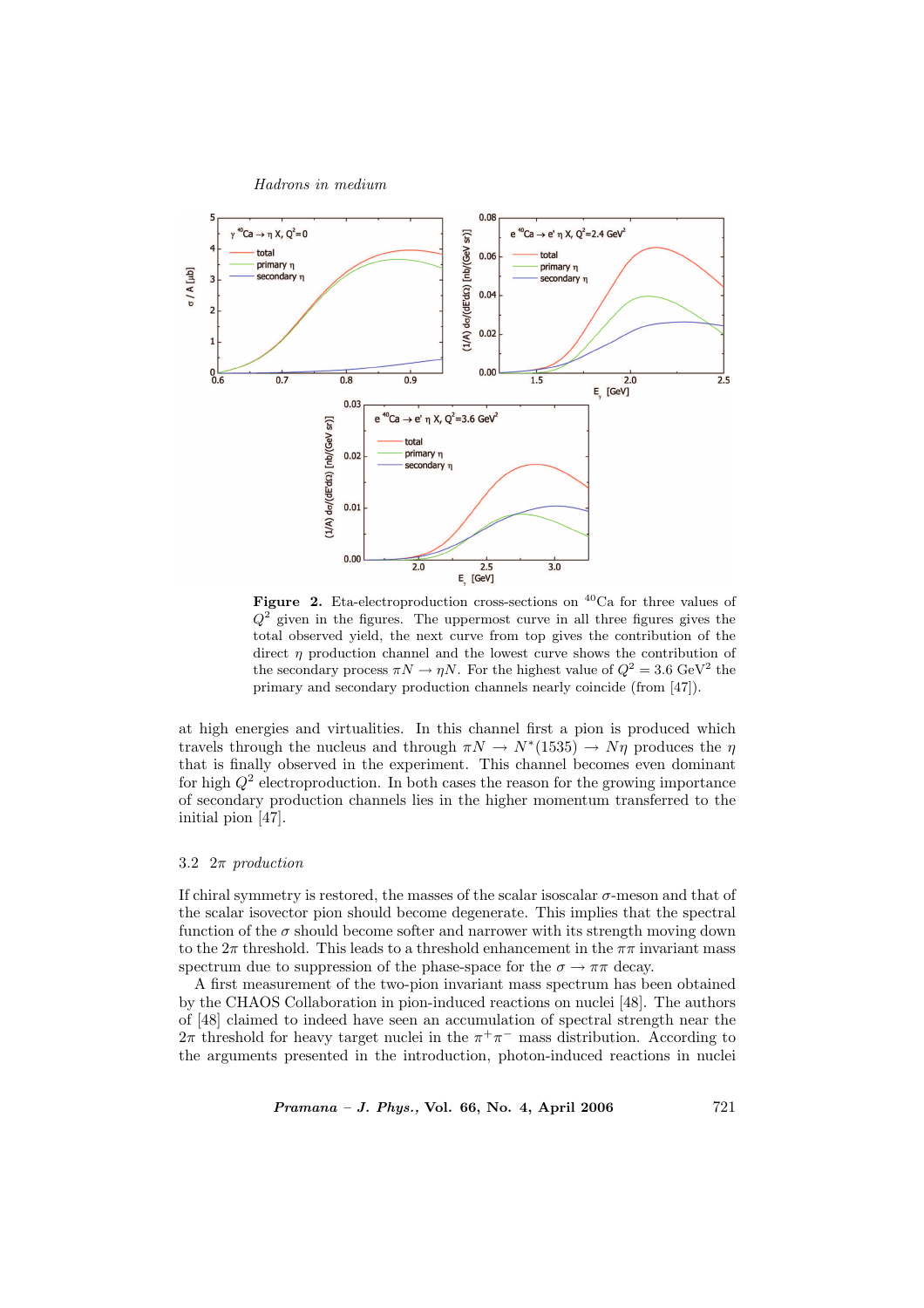are much better suited to investigate double pion pion production at finite baryon densities. A recent experiment with the TAPS spectrometer at the tagged-photon facility MAMI-B in Mainz indeed shows an even more pronounced accumulation of spectral strength of the two-pion mass spectrum for low invariant masses with increasing target mass corresponding to increasing average densities probed [5]. This accumulation has been observed for the  $\pi^0 \pi^0$  but not for the  $\pi^{\pm} \pi^0$  final state.

These results have been explained by a model developed by Roca et al [49]. In this model the  $\sigma$ -meson is generated dynamically as a resonance in the  $\pi\pi$  scattering amplitude. By dressing the pion propagators in the medium by particle–hole loops, they found the observed downward shift of the  $\pi\pi$  mass spectrum to be consistent with a dropping of the  $\sigma$ -pole in the  $\pi\pi$  scattering amplitude, i.e. a lowering of the  $\sigma$ -meson mass.

In analyzing the TAPS data it is absolutely essential to simulate the final state interactions of the outgoing pions, correlated or not, in a way as realistic as possible. We have, therefore, taken the conservative approach of analyzing this reaction without any changes of the  $\sigma$  spectral function in the outgoing channel. The result of this study [50] is shown in figure 3.

Figure 3 shows on its left side that the observed downward shift of the  $2\pi^0$  mass spectrum can be well-reproduced by final state interactions on the independent pions without any in-medium modification of the  $\pi\pi$  interaction. This shift can be attributed to a slowing down of the pions due to quasi-elastic collisions with the nucleons in the surrounding nuclear medium. Also shown is the result of the



**Figure 3.** Two-pion invariant mass distributions for the  $\pi^{0}\pi^{0}$  (left) and  $\pi^0 \pi^{\pm}$  (right) photoproduction on <sup>12</sup>C and <sup>208</sup>Pb (from [50]). The solid lines represent our results whereas the dashed lines labelled 'Valencia' depict the results of ref. [49].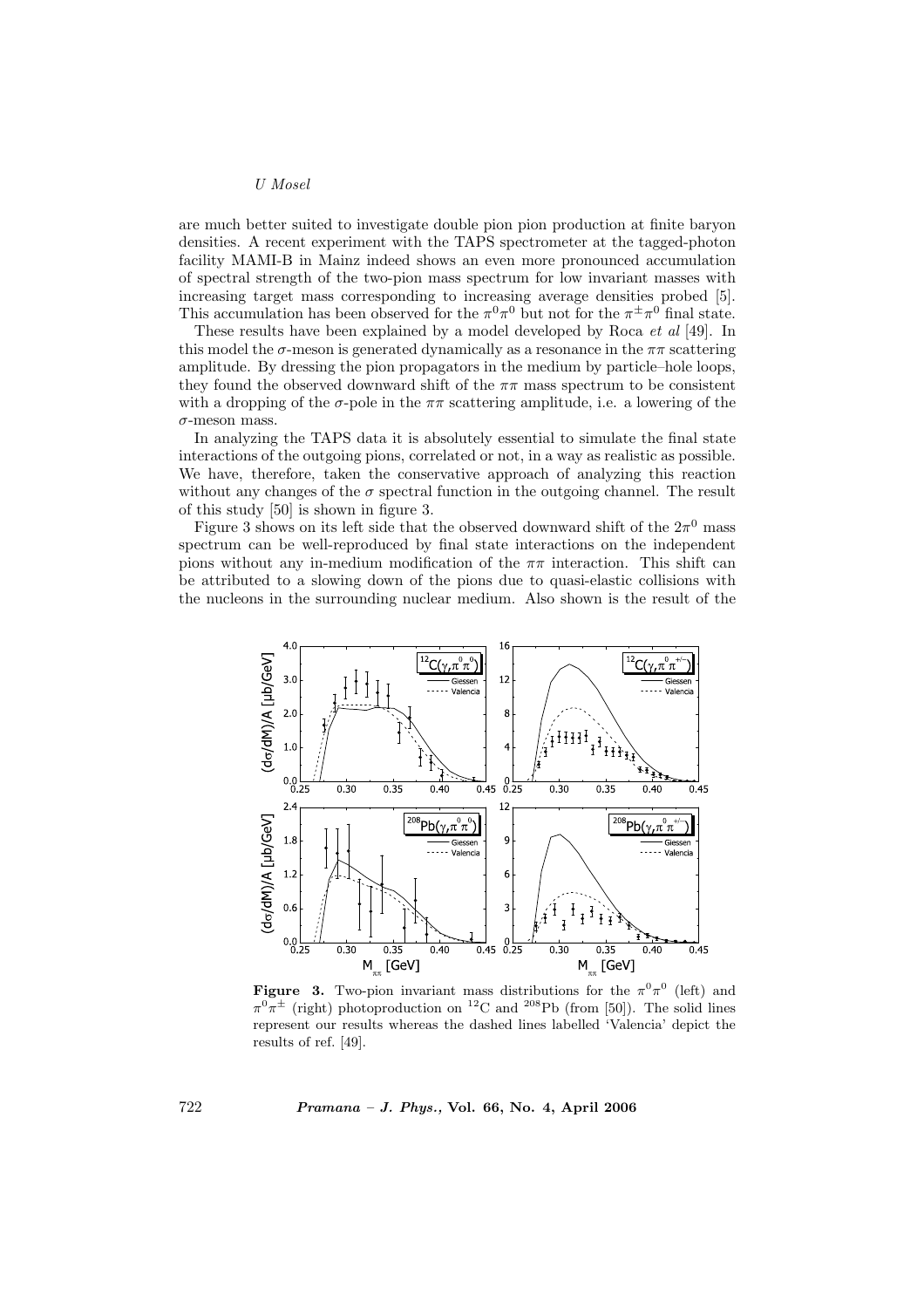calculations of Roca et al [49]. Both calculations obviously agree with each other so that the final observables are fairly independent of any  $\pi\pi$  correlations.

On the right side of figure 3 the results for the semi-charged  $\pi^0 \pi^{\pm}$  channel are shown. Here our theoretical result (solid line) overestimates the data by up to a factor of 3. The result obtained in ref. [49] also lies too high, but by a lesser amount; the difference between the two calculations has been explained in [50] by the neglect of charge-transfer channels in the calculations of Roca et al [49]. The observed discrepancy with experiment for this channel is astounding since the method used normally describes data within a much narrower error band. Thus understanding this discrepancy is absolutely essential before a shift or non-shift in the mass distribution for this channel can be ascertained. A new analysis of the data may be helpful in this regard [51].

Even before this problem has been resolved, it is clear that pion rescattering, including charge transfer, plays a major role for the  $2\pi$  mass distributions. It is, therefore, absolutely mandatory that any theoretical evaluation of this reaction takes this FSI effect into account. Because the reaction is incoherent, quantum mechanical approaches to this problem are not feasible. The semiclassical transport approaches, on the other hand, suffer from intrinsic problems at very low pion energies (in the present experiment  $\approx 10$  MeV kinetic energy). Here, first, the de Broglie wavelength of the pion is large so that semiclassical approaches have to be critically examined. Second, for these low energies the low-energy real pion potential becomes important and has to be included together with the absorptive part. Careful analyses and comparisons with optical model approaches have shown [52] that both effects introduce some systematic error into the calculations that have to be taken into account in drawing any conclusions from this experiment.

#### 3.3 ω Production

Many of the early studies of hadronic properties in medium concentrated on the  $\rho$ -meson [14,53], partly because of its possible significance for an interpretation of the CERES experiment. It is clear by now, however, that the dominant effect on the in-medium properties of the  $\rho$ -meson is collisional broadening that overshadows any possible mass-shifts [12] and is thus experimentally hard to observe. The emphasis is, therefore, shifted to the  $\omega$ -meson. An experiment measuring the  $A(\gamma, \omega \to \pi^0 \gamma')X$  reaction is presently being analyzed by the TAPS/Crystal Barrel Collaborations at ELSA [54]. The varying theoretical predictions for the  $\omega$  mass  $(640–765 \text{ MeV})$  [53] and width (up to 50 MeV) [31,55] in nuclear matter at rest encourage the use of such an exclusive probe to learn about the  $\omega$  spectral distribution in the nuclei.

Simulations have been performed at 1.2 GeV and 2.5 GeV photon energies, which cover the accessible energies of the TAPS/Crystal Barrel experiment. After reducing the combinatorial and rescattering background by applying kinematic cuts on the outgoing particles, we have obtained rather clear observable signals for an assumed dropping of the  $\omega$  mass inside the nuclei [57]. Therefore, in this case it should be possible to disentangle the collisional broadening from a dropping mass.

One of the problems in the experimental analysis is the proper subtraction of the background observed [58]; this has so far been done in a heuristic way [59].

 $Pramana - J. Phys., Vol. 66, No. 4, April 2006$  (723)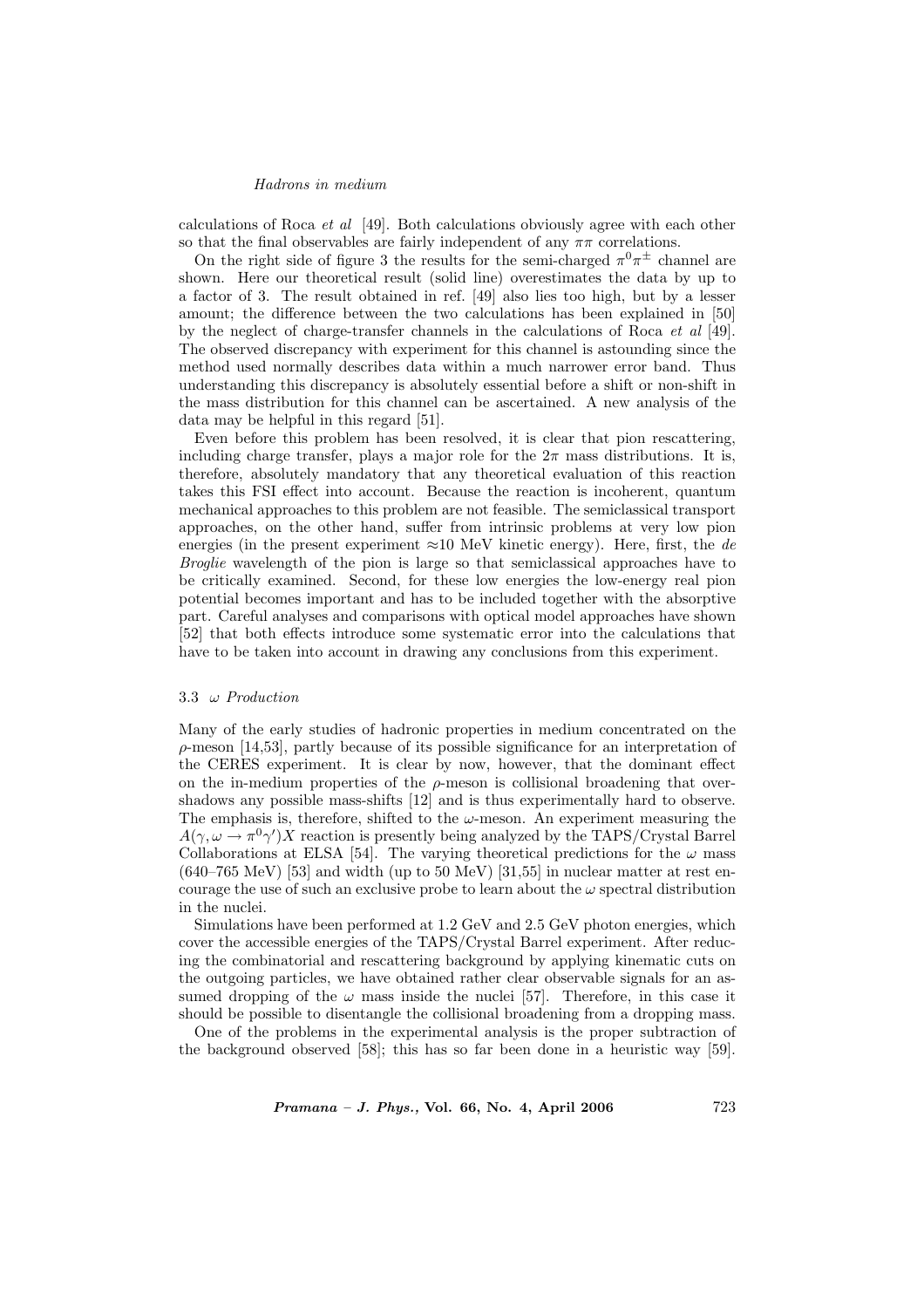

**Figure 4.** Mass differential cross-section for  $\pi^0 \gamma$  photoproduction of <sup>93</sup>Nb. Shown are the results both with and without a mass-shift as explained in [57]. The quantity p gives the escape probability for one of the four photons in the  $2\pi^0$  channel. The two solid curves give results of calculations with  $p = 26\%$ with and without mass-shift, the two dashed curves give the same for  $p = 5\%$ (from [56]).

Our calculations represent complete event simulations. It is, therefore, possible to calculate these background contributions and to take experimental acceptance effects into account. An example is shown in figure 4 which shows the effects of a possible misidentification of the  $\omega$ -meson. This misidentification can come about through the  $2\pi^0 \rightarrow 4\gamma$  channel if one of the four photons escapes detection and the remaining three photons are identified as stemming from the  $\pi^0 \gamma \to 3\gamma$  decay channel of the  $\omega$ -meson. The calculations show that the misidentification does not affect the low-mass side of the  $\omega$  spectral function.

Figure 4 shows a good agreement between the data of the TAPS/CB@ELSA Collaboration [59] for a photon escape probability of 5% and a mass shift  $m_{\omega}$  =  $m_\omega^0$  – 0.18  $\rho/\rho_0$ . In [57] we have also discussed the momentum-dependence of the  $\omega$ self-energy in medium and have pointed out that this could be accessible through measurements which gate on different three-momenta of the  $\omega$  decay products. The data presented by Trnka at this workshop [58] confirm this expectation.

#### 3.4 Dilepton production

Dileptons, i.e. electron–positron pairs, in the outgoing channel are an ideal probe for in-medium properties of hadrons since they experience no strong final state interaction. The first experiment to look for these dileptons in heavy-ion reactions was the DLS experiment at the BEVALAC in Berkeley [60]. Later on, and in a higher energy regime, the CERES experiment has received a lot of attention for its observation of an excess of dileptons with invariant masses below those of the lightest vector mesons [13]. Explanations for this excess dileptons have focused on a change of in-medium properties of these vector mesons in dense nuclear matter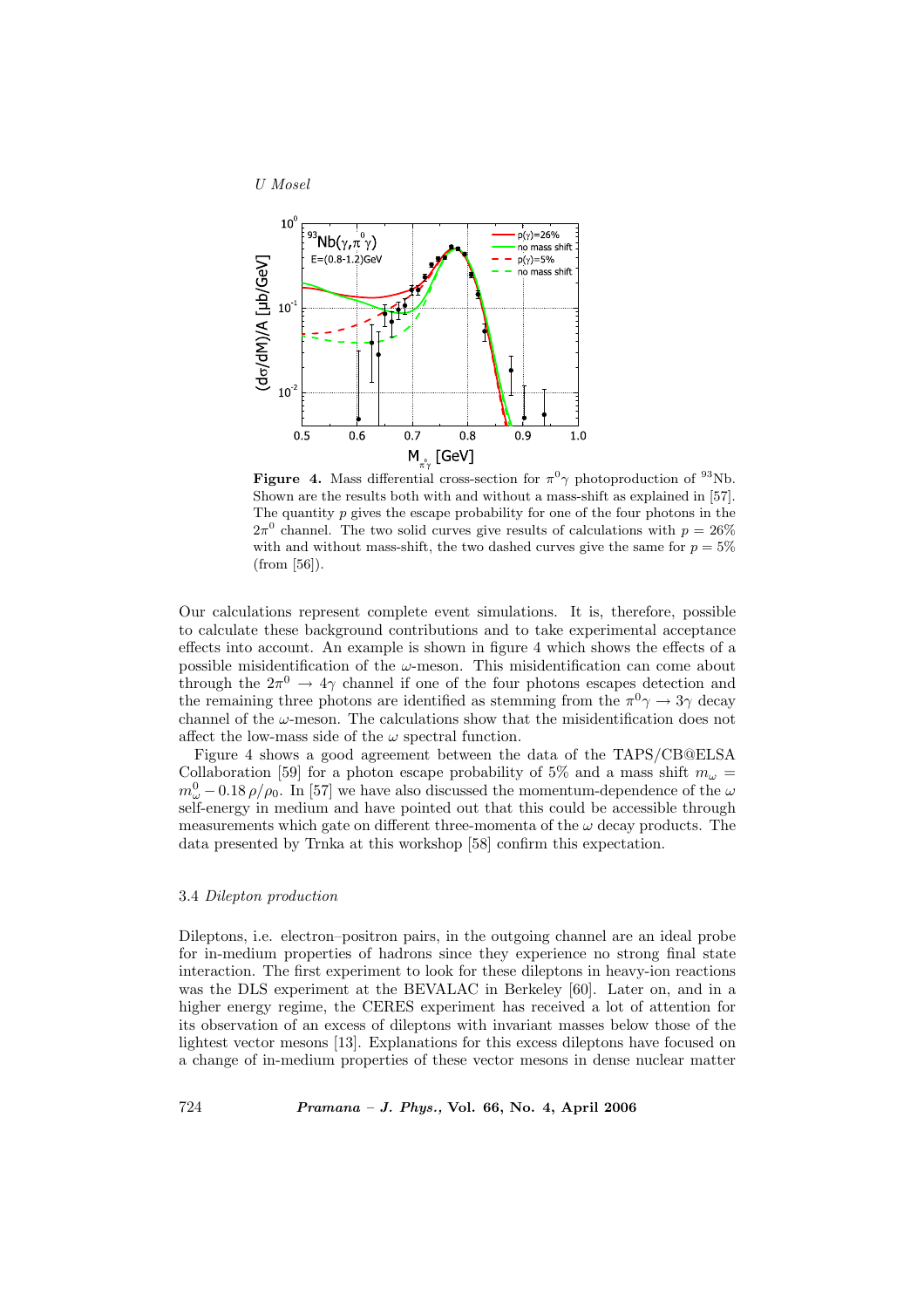Hadrons in medium



Figure 5. Invariant dilepton mass spectrum obtained with the CERES experiment in  $Pb + Au$  collisions at 40 A GeV (from [13]). The thin curves give the contributions of individual hadronic sources to the total dilepton yield, the fat solid (modified spectral function) and the dash–dotted (dropping mass only) curves give the results of calculations [19] employing an in-medium modified spectral function of the vector mesons.

(see e.g. [17,18]). The radiating sources can be clearly seen in figure 5 that shows the dilepton spectrum obtained in a low-energy run at 40 A GeV together with the elementary sources of dilepton radiation.

The figure clearly exhibits the rather strong contributions of the vector mesons – both direct and through their Dalitz decay – at invariant masses above about 500 MeV. The strong amplification of the dilepton rate at small invariant masses M caused by the photon propagator, which contributes  $\sim$ 1/ $M^4$  to the cross-section, leads to a strong sensitivity to changes of the spectral function at small masses. Therefore, the excess observed in the CERES experiment can be explained by such changes as has been shown by various authors (see e.g. [34] for a review of such calculations).

In view of the uncertainties in interpreting the results discussed earlier, we have studied the dilepton photoproduction in reactions on nuclear targets. Looking for in-medium changes in such a reaction is not a priori hopeless: Even in relativistic heavy-ion reactions only about 1/2 of all the dileptons come from densities larger than  $2\rho_0$  [34]. In these reactions the pion density gets quite large in the late stages of the collision. Correspondingly many  $\rho$ -mesons are formed (through  $\pi + \pi \to \rho$ ) late in the collision, where the baryonic matter expands and its density becomes low again.

 $Pramana - J. Phys., Vol. 66, No. 4, April 2006$  (725)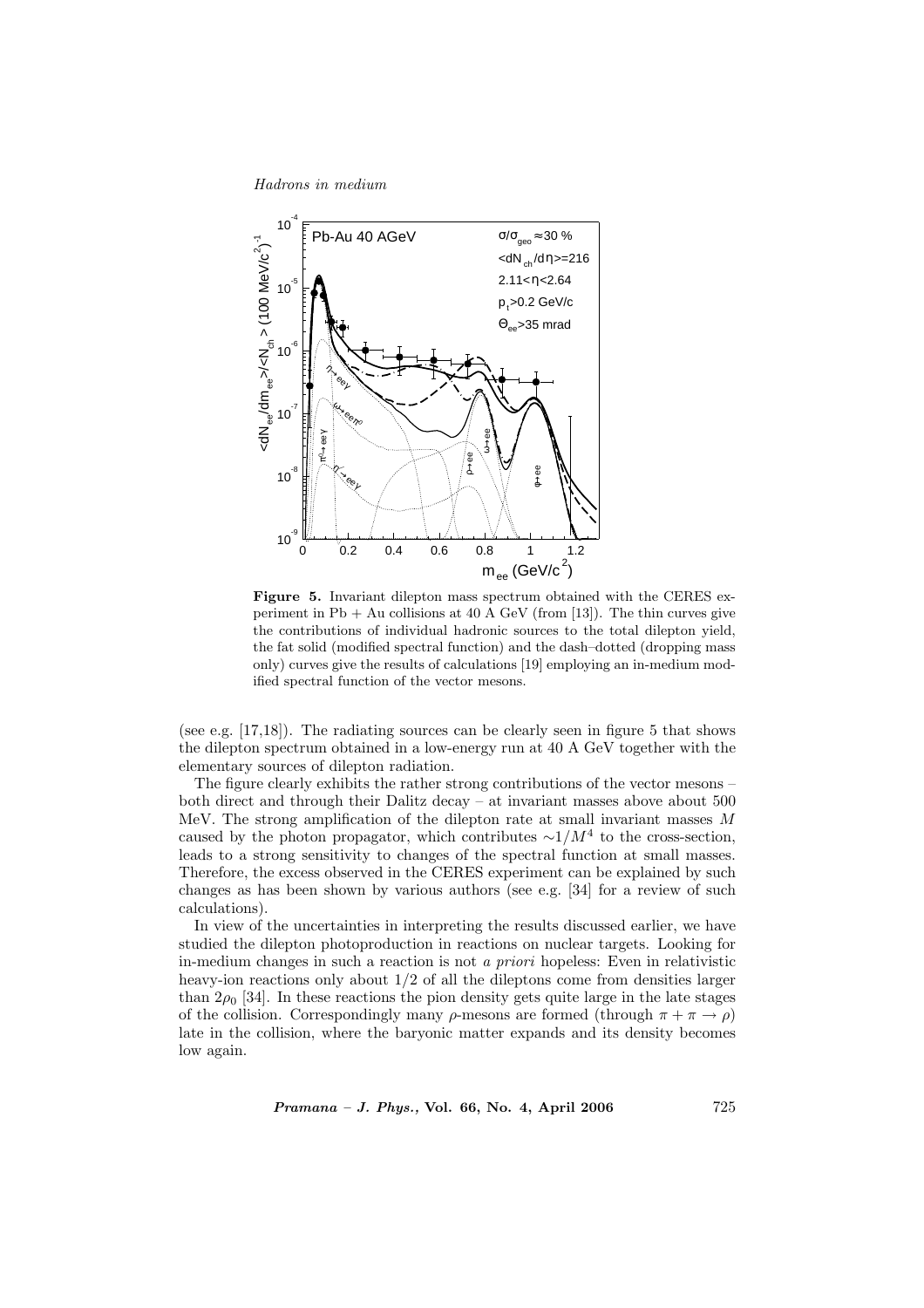



**Figure 6.** Hadronic contributions to dilepton invariant mass spectra for  $\gamma$ +  $^{208}$ Pb at 1.5 GeV photon energy. Indicated are the individual contributions to the total yield; compare with figure 5 (from [56]).

In [33] we have analyzed the photoproduction of dileptons on nuclei in great detail. After removing the Bethe–Heitler contribution the dilepton mass spectrum in a 2 GeV photon-induced reaction looks very similar to that obtained in an ultrarelativistic heavy-ion collision (figure 5). The radiation sources are all the same in the otherwise quite different reactions. The photon-induced reaction can thus be used as a baseline experiment that allows one to check crucial input into the simulations of more complicated heavy-ion collision.

A typical result of such a calculation for the dilepton yield – after removing the Bethe–Heitler component – is given in figure 6. The lower part of figure 6 shows that we can expect observable effect of possible in-medium changes of the vector meson spectral functions in medium on the low-mass side of the  $\omega$  peak. In [33] we have shown that these effects can be drastically enhanced if proper kinematic cuts are introduced that tend to enhance the in-medium decay of the vector mesons. There it was shown that in the heavy nucleus Pb the  $\omega$  peak completely disappears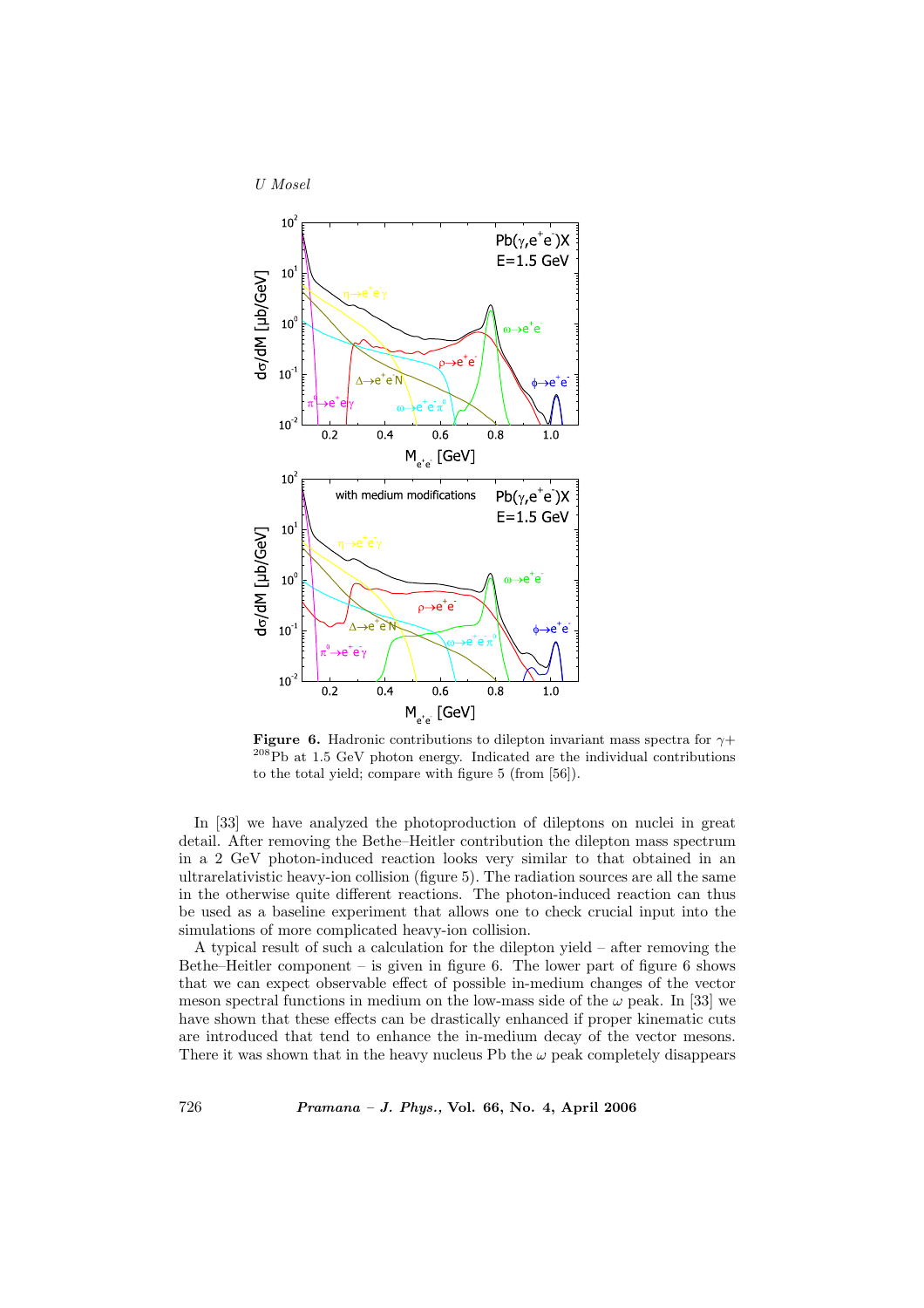from the spectrum if in-medium changes of width and mass are taken into account. The sensitivity of such reactions is thus as large as that observed in ultrarelativistic heavy-ion reactions.

An experimental verification of this prediction would be a major step forward in our understanding of in-medium changes. The ongoing g7 experiment at JLAB is presently analyzing such data [61]. This experiment can also yield important information on the time-like electromagnetic form factor of the proton and its resonances [62] on which little or nothing is known.

# 4. Conclusions

In this lecture note I have first outlined the theoretical motivation for studies of inmedium properties of hadrons and their relation to QCD. I have then shown that photonuclear reactions on nuclei can give observable consequences of in-medium changes of hadrons that are as big as those expected in heavy-ion collisions which reach much higher energies, but proceed farther away from equilibrium. Information from photonuclear reactions is important and relevant for an understanding of high density–high temperature phenomena in ultrarelativistic heavy-ion collisions. Special emphasis was put in these lectures not so much on the theoretical calculations of hadronic in-medium properties under simplified conditions, but more on the final, observable effects of any such properties. I have discussed that for reliable predictions of observables one has to take the final state interactions with all their complications in a coupled channel calculation into account; simple Glauber-type descriptions are not sufficient.

As an example that is free from complications by FSI, I have shown that in photonuclear reactions in the 1–2 GeV range the expected sensitivity of dilepton spectra to changes of the  $\rho$ - and  $\omega$ -meson properties in-medium is as large as that in ultrarelativistic heavy-ion collisions and that exactly the same sources contribute to the dilepton yield in both experiments. While the dilepton decay channel is free from hadronic final state interactions, this is not so when the signal has to be reconstructed from hadrons present in the final state. While the  $\omega$  photoproduction, identified by the semi-hadronic  $\pi^0 \gamma$  decay channel, seems to exhibit a rather clean in-medium signal, the double-pion experiments set up to look for an in-medium shift of scalar strength in nuclei are dominated by final state interactions of the produced pions that have to be properly taken into account in any reliable analysis.

#### Acknowledgement

I gratefully acknowledge many stimulating discussions with L Alvarez-Ruso, O Buss, J Lehr, S Leupold, P Muehlich and M Post; many of the results discussed in these lectures are based on their work. This work has been supported by the Deutsche Forschungsgemeinschaft, partly through the SFB/Transregio 16 'Subnuclear Structure of Matter'.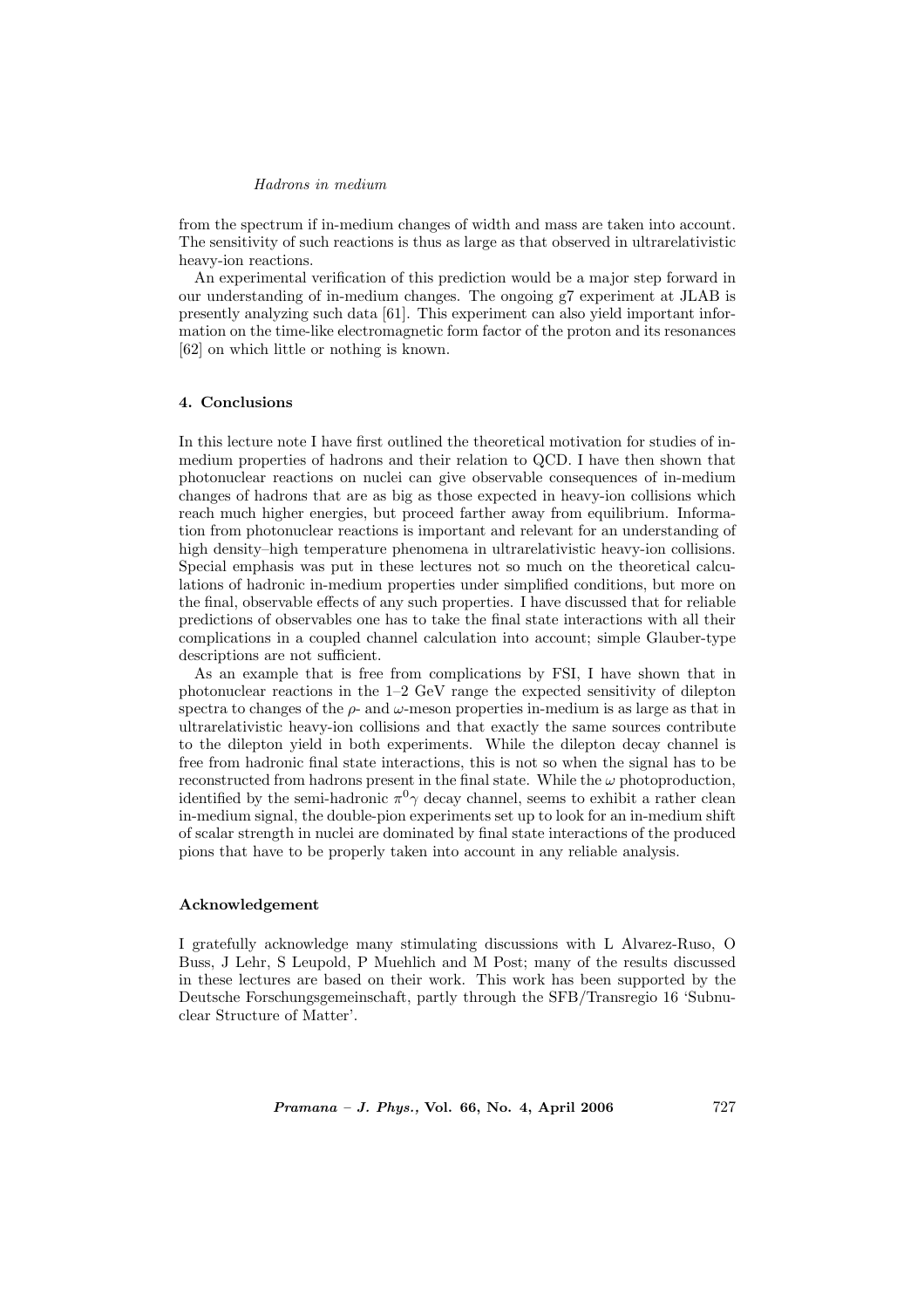#### References

- [1] F Weber, Prog. Part. Nucl. Phys. 54, 193 (2005)
- [2] http://www.gsi.de/zukunftsprojekt/index.html
- [3] T Ericson and W Weise, Pions and nuclei (Clarendon Press, Oxford, 1988)
- [4] H Geissel et al, Phys. Rev. Lett. 88, 122301 (2002)
- [5] J G Messchendorp et al, Phys. Rev. Lett. 89, 222302 (2002)
- [6] A Forster et al, J. Phys. G30, S393 (2004)
- [7] M F M Lutz and E E Kolomeitsev, Nucl. Phys. A700, 193 (2002)
- [8] L Tolos, A Ramos and A Polls, Phys. Rev. C65, 054907 (2002)
- [9] T Hatsuda and S H Lee, Phys. Rev. C46, 34 (1992)
- [10] S Leupold, *Phys. Rev.* **C64**, 015202 (2001)
- [11] S Leupold and U Mosel, *Phys. Rev.* **C58**, 2939 (1998) S Leupold et al, Nucl. Phys. A628, 311 (1998)
- [12] M Post, S Leupold and U Mosel, Nucl. Phys. A741, 81 (2004)
- [13] J P Wessels et al, Quark matter 2002 (QM 2002), Nantes, France, 18–24 July 2002, Nucl. Phys. A715, 262 (2003)
- [14] W Peters *et al, Nucl. Phys.* **A632**, 109 (1998)
- [15] M Post *et al, Nucl. Phys.* **A689**, 753 (2001)
- [16] J Wambach, Nucl. Phys. A715, 422c (2003)
- [17] W Cassing et al, Phys. Lett. **B363**, 35 (1995)
- [18] R Rapp and J Wambach, Adv. Nucl. Phys. 25, 1 (2000)
- [19] R Rapp, *Pramana J. Phys.* **60**, 675 (2003), hep-ph/0201101
- [20] V Koch et al, Proc. Int. Workshop XXVIII on Gross Properties of Nuclei and Nuclear Excitations, Hirschegg, Austria, Jan. 16–22, 2000, GSI Report ISSN 0720-8715
- [21] T Renk et al, Phys. Rev. C66, 014902 (2002)
- [22] STAR Collaboration: J Adams et al, Phys. Rev. Lett. 92, 092301 (2004)
- [23] E V Shuryak and G E Brown, Nucl. Phys. A717, 322 (2003)
- [24] U Mosel, Proc. Int. Workshop XXV on Gross Properties of Nuclei and Nuclear Excitations, Hirschegg, Austria, Jan. 13–18, 1997, p. 201, GSI Report ISSN 0720-8715
- [25] U Mosel, Proc. Int. Workshop XXVIII on Gross Properties of Nuclei and Nuclear Excitations, Hirschegg, Austria, Jan. 16–22, 2000, GSI Report ISSN 0720-8715
- [26] T Falter and U Mosel, Phys. Rev. C66, 024608 (2002)
- [27] U Mosel, Fields, symmetries, and quarks, 2nd ed. (Springer, Heidelberg, 1999)
- [28] M E Peskin and D V Schroeder, An introduction to quantum field theory (Addison-Wesley, Reading, 1995)
- [29] S Zschocke, O P Pavlenko and B Kaempfer, Phys. Lett. B562, 57 (2003)
- [30] E L Bratkovskaya, Phys. Lett. B529, 26 (2002)
- [31] T Weidmann et al, Phys. Rev. C59, 919 (1999)
- [32] M Effenberger et al, Phys. Rev. C60, 027601 (1999)
- [33] M Effenberger, E L Bratkovskaya and U Mosel, Phys. Rev. C60, 044614 (1999)
- [34] W Cassing and E L Bratkovskaya, Phys. Rep. 308, 65 (1999)
- [35] K Shekhter et al, Phys. Rev. C68, 014904 (2003)
- [36] N Bianchi et al, Phys. Rev. C60, 064617 (1999)
- [37] M Effenberger and U Mosel, *Phys. Rev.* **C62**, 014605 (2000)
- [38] T Falter, K Gallmeister and U Mosel, Phys. Rev. C67, 054606 (2003); Erratum, Phys. Rev. C68, 019903 (2003)
- [39] T Falter et al, Phys. Rev. C70, 054609 (2004)
- [40] S Leupold, Nucl. Phys. A672, 475 (2000)
- [41] W Cassing and S Juchem, *Nucl. Phys.* **A665**, 377 (2000)